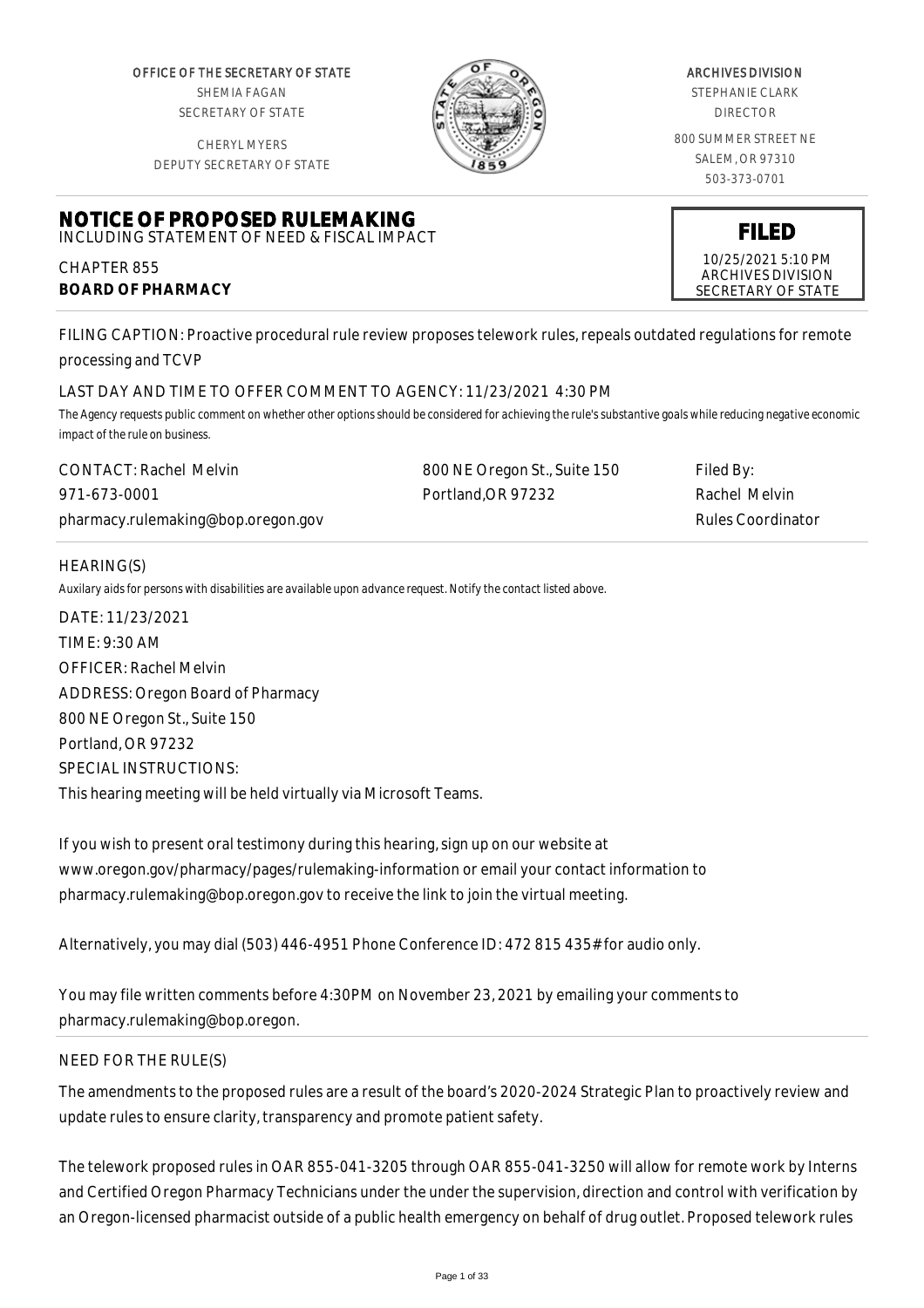replace remote processing rules in OAR 855-041-3100 through OAR 855-041-3130 and provide clarity on how technicians may assist in the practice of pharmacy.

OAR 855-041-5100 states that a Technician Checking Validation Program is a program that uses a technician checker to check functions completed by another technician. This program does not include a step for an Oregon licensed Pharmacist to perform final verification of work completed by a Certified Oregon Pharmacy Technician. The board proposes to repeal OAR 855-041-5100 through OAR 855-041-5170.

# DOCUMENTS RELIED UPON, AND WHERE THEY ARE AVAILABLE

21 USC 351 (XX/XX/XXXX) Adulterated drugs and deviceshttps://uscode.house.gov/view.xhtml?hl=false&edition=prelim&req=c section351&num=0&saved=L3ByZWxpbUB0aXRsZTIxL2NoYXB0ZXI5L3N1YmNoYXB0ZXI1%7CZ3JhbnVsZWlkOlVTQy1wc 21 USC 352 (XX/XX/XXXX) Misbranded drugs and devices https://uscode.house.gov/view.xhtml?hl=false&edition=prelim&req=q section352&num=0&saved=L3ByZWxpbUB0aXRsZTIxL2NoYXB0ZXI5L3N1YmNoYXB0ZXI1%7CZ3JhbnVsZWlkOlVTQy1wc

## FISCAL AND ECONOMIC IMPACT:

OAR 855-006-0005: No anticipated fiscal impact.

OAR 855-041-3205 through OAR 855-041-3250: These costs are estimated for one employee performing telework for one registered drug outlet under the supervision, direction and control of one Oregon licensed Pharmacist. Estimated costs to purchase a platform that allows for virtual communications, including audio and video technology that can be recorded and stored, varies based on the vendor a company chooses, number of licenses purchased, types of services purchased and costs can vary depending on usage. Example, if a company wanted to use Microsoft Teams, they would typically purchase Microsoft 365 and costs will vary based on paid subscription and number of users. To add the Teams function to Microsoft 365 may cost \$0 to \$20 per month per user depending on the contract.

The proposed rules require that all telephone audio is recorded, reviewed and stored, which is possible using a virtual platform such as Teams, however if a company chose to use a landline option, would need to invest in a program that is able to store and record data which can vary in costs based on the device and program from \$20 per month for a phone line with additional costs for the phone ranging from \$10 to \$300 per device, a device or program associated with recording calls is estimated to cost anywhere from \$160 - \$5000 depending on vendor and type of equipment or service procured. There are most likely additional costs associated for storage to retain calls, and costs depend on how much data storage a company chooses to purchase based on volume of calls.

The proposed rules also require a secure connection to the pharmacy such as a virtual private network and possibly multi-factor authorization. VPN services vary based on vendor and available services which are estimated to cost anywhere from \$12 to \$50 per month per user depending on vendor and what services are purchased. There are additional costs with acquiring a system that can provide multi-factor authorization which can vary in price depending on the vendor and what services are purchased and what device is used to receive authorization codes. Estimated costs associated with multi-factor authorization solution could range from \$0 to \$500 per user to implement depending on devices, complexity and services available to procure.

Pharmacies are not required to utilize telework. Those that choose to do so will avoid overhead costs associated with the office environment which may help offset the cost of compliance with these proposed rules.

OAR 855-041-5100 through OAR 855-041-5170: TCVP - Currently there are 4 institutional pharmacies utilizing TCVP. When these rules are repealed, there are potential increased personnel expenses to the registrant. OAR 855-041-5130 requires extensive training of Certified Oregon Pharmacy Technicians to participate in TCVP that will no longer be needed, but there will be an increased cost to utilize a pharmacist to perform final verification of medications. It is estimated that a registrant utilizing TCVP would spend 2 hours per day on cart check and ADC fill check. Utilization of a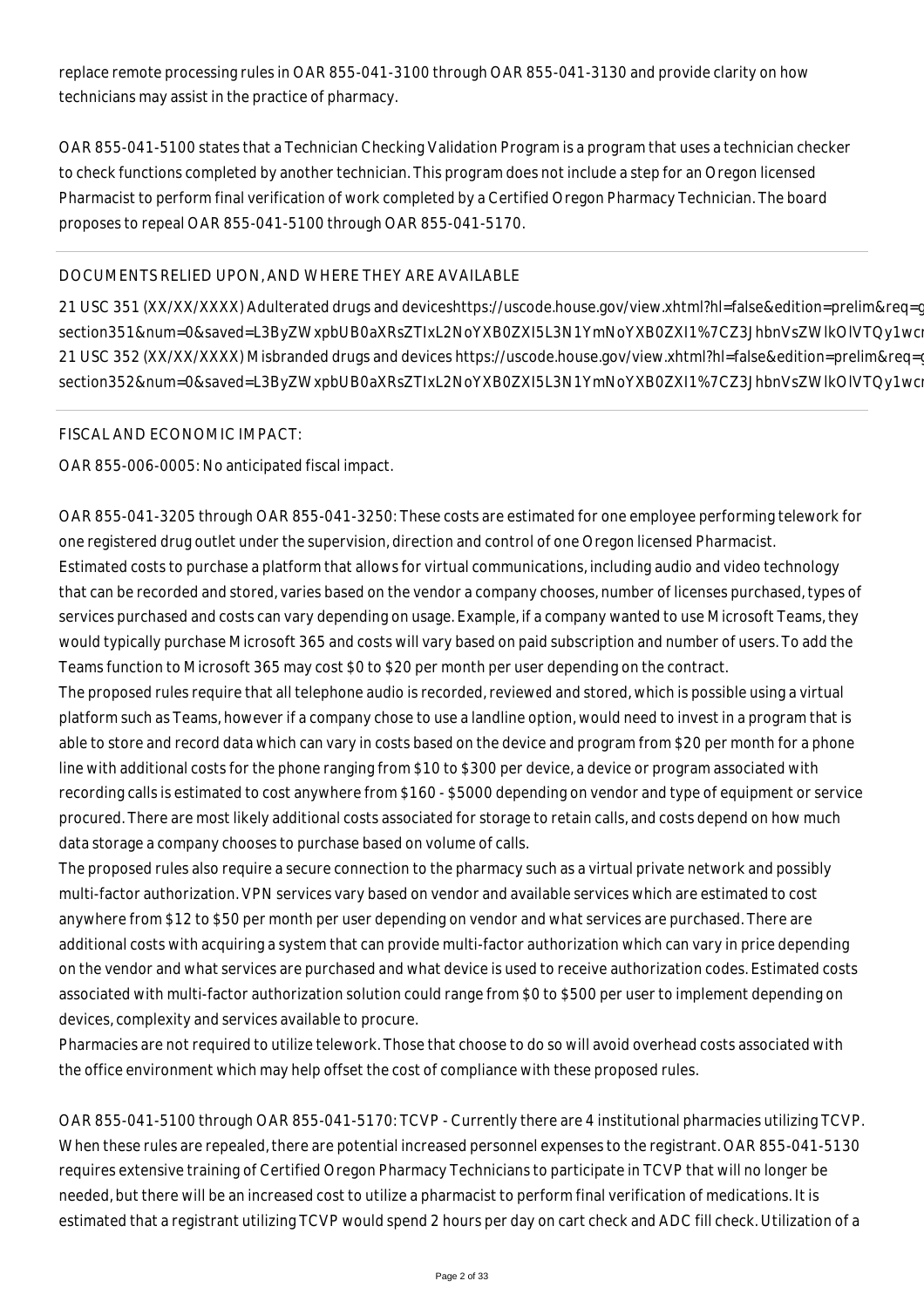pharmacist costs approximately \$50/hr more than utilization of a technician resulting in approximately \$36,500 per year of increased personnel costs to the registrant.

# COST OF COMPLIANCE:

*(1) Identify any state agencies, units of local government, and members of the public likely to be economically affected by the rule(s). (2) Effect on Small Businesses: (a) Estimate the number and type of small businesses subject to the rule(s); (b) Describe the expected reporting, recordkeeping and administrative activities and cost required to comply with the rule(s); (c) Estimate the cost of professional services, equipment supplies, labor and increased administration required to comply with the rule(s).*

There are no known economic impacts to the Oregon Board of Pharmacy. If independent pharmacies choose to participate they would be subject to the fiscal impact listed above.

## DESCRIBE HOW SMALL BUSINESSES WERE INVOLVED IN THE DEVELOPMENT OF THESE RULE(S):

Small businesses were not involved in the development of proposed amendments to these rules.

## WAS AN ADMINISTRATIVE RULE ADVISORY COMMITTEE CONSULTED? YES

## RULES PROPOSED:

855-006-0005, 855-041-1060, 855-041-3000, 855-041-3100, 855-041-3105, 855-041-3110, 855-041-3115, 855- 041-3120, 855-041-3125, 855-041-3130, 855-041-3200, 855-041-3205, 855-041-3210, 855-041-3215, 855-041- 3220, 855-041-3225, 855-041-3230, 855-041-3235, 855-041-3240, 855-041-3245, 855-041-3250, 855-041-5100, 855-041-5120, 855-041-5130, 855-041-5140, 855-041-5150, 855-041-5160, 855-041-5170

## AMEND: 855-006-0005

RULE SUMMARY: The revisions to the proposed rule are a result of the board's 2020-2024 Strategic Plan to proactively review and update rules to ensure clarity, transparency and promote patient safety.

 $CHANGFS TO RIIF$ 

855-006-0005 Definitions ¶

## As used in OAR Chapter 855:¶

(1) "Adulterated" has the same meaning as set forth in 21 USC 351 (v. XX/XX/XXXX).

(2) "Board" means the Oregon Board of Pharmacy unless otherwise specified or required by the context.¶ (23) "Certified Oregon Pharmacy Technician" means a person licensed by the State Board of Pharmacy who assists the pharmacist in the practice of pharmacy pursuant to rules of the board and has completed the specialized education program pursuant to OAR 855-025-0005. Persons used solely for clerical duties, such as recordkeeping, cashiering, bookkeeping and delivery of medications released by the pharmacist are not considered pharmacy technicians.¶

(34) "Clinical Pharmacy Agreement" means an agreement between a pharmacist or pharmacy and a health care organization or a physician that permits the pharmacist to engage in the practice of clinical pharmacy for the benefit of the patients of the health care organization or physician.¶

(45) "Collaborative Drug Therapy Management" means the participation by a pharmacist in the management of drug therapy pursuant to a written protocol that includes information specific to the dosage, frequency, duration and route of administration of the drug, authorized by a practitioner and initiated upon a prescription order for an individual patient and:¶

(a) Is agreed to by one pharmacist and one practitioner; or¶

(b) Is agreed to by one or more pharmacists at a single pharmacy registered by the board and one or more practitioners in a single organized medical group, such as a hospital medical staff, clinic or group practice, including but not limited to organized medical groups using a pharmacy and therapeutics committee.¶

(56) "Compounding" means the preparation, mixing, assembling, packaging, or labeling of a drug or device:¶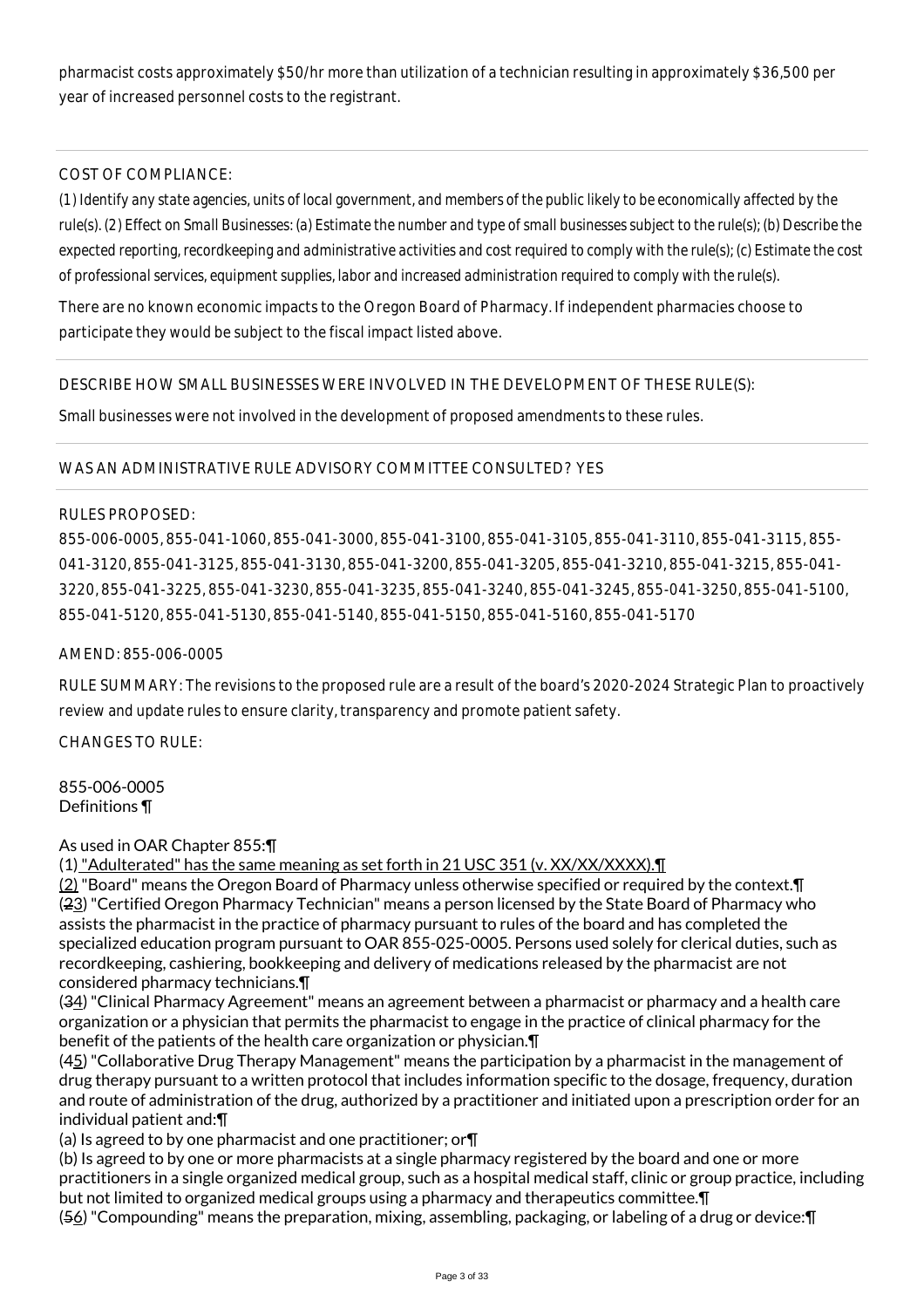(a) As the result of a practitioner's prescription drug order, or initiative based on the relationship between the practitioner, the pharmacist and the patient, in the course of professional practice; or¶

(b) For the purpose of, or as an incident to, research, teaching, or chemical analysis and not for sale or dispensing; or¶

(c) The preparation of drugs or devices in anticipation of prescription drug orders based on routine, regularly observed prescribing patterns.¶

(67) "Confidential Information" means any patient information obtained by a pharmacist or pharmacy.¶ (78) "Consulting Pharmacist" means a pharmacist that provides a consulting service regarding a patient medication, therapy management, drug storage and management, security, education, or any other pharmaceutical service.¶

(89) The "Container" is the device that holds the drug and that is or may be in direct contact with the drug.¶ (910) "Dispensing or Dispense" means the preparation and delivery of a prescription drug pursuant to a lawful order of a practitioner in a suitable container appropriately labeled for subsequent administration to or use by a patient or other individual entitled to receive the prescription drug.¶

(101) "Interpretation and evaluation of prescription orders" means the review of the order for therapeutic and legal correctness. Therapeutic review includes identification of the prescription drug ordered, its applicability and its relationship to the other known medications used by the patient and determination of whether or not the dose and time interval of administration are within accepted limits of safety. The legal review for correctness of the prescription order includes a determination that the order is valid and has not been altered, is not a forgery, is prescribed for a legitimate medical purpose, contains all information required by federal and state law, and is within the practitioner's scope of practice.¶

(112) "Labeling" means the process of preparing and affixing of a label to any drug container exclusive, however, of the labeling by a manufacturer, packer or distributor of a non-prescription drug or commercially packaged legend drug or device.¶

(123) "Misbranded" has the same definition as set forth in 21 USC 352 (v. XX/XX/XXXX).¶

(14) "Monitoring of therapeutic response or adverse effect of drug therapy" means the follow up of the therapeutic or adverse effect of medication upon a patient, including direct consultation with the patient or his agent and review of patient records, as to result and side effect, and the analysis of possible interactions with other medications that may be in the medication regimen of the patient. This section shall must not be construed to prohibit monitoring by practitioners or their agents.¶

(135) "Medication Therapy Management (MTM)" means a distinct service or group of services that is intended to optimize therapeutic outcomes for individual patients. Medication Therapy Management services are independent of, but can occur in conjunction with, the provision of a medication product.¶

(146) "Nationally Certified Exam" means an exam that is approved by the board which demonstrates successful completion of a Specialized Education Program. The exam must be reliable, psychometrically sound, legally defensible and valid.¶

(157) "Non-legend drug" means a drug which does not require dispensing by prescription and which is not restricted to use by practitioners only.¶

(168) "Offering or performing of those acts, services, operations or transactions necessary in the conduct, operation, management and control of pharmacy" means, among other things:¶

(a) The creation and retention of accurate and complete patient records;¶

(b) Assuming authority and responsibility for product selection of drugs and devices;¶

(c) Developing and maintaining a safe practice setting for the pharmacist, for pharmacy staff and for the general public;¶

(d) Maintaining confidentiality of patient information.¶

(179) "Official compendium" means the official United States Pharmacopeia <USP>, official National Formulary <NF> (USP 43-NF 38 v. 2021), official Homeopathic Pharmacopoeia of the United States <HPUS> (v.2021), or any supplement to any of these. **T** 

(20) "Oral Counseling" means an oral communication process between a pharmacist and a patient or a patient's agent in which the pharmacist obtains information from the patient (or agent) and the patient's pharmacy records, assesses that information and provides the patient (or agent) with professional advice regarding the safe and effective use of the prescription drug for the purpose of assuring therapeutic appropriateness.¶ (218) Participation in Drug Selection and Drug Utilization Review:¶

(a) "Participation in drug selection" means the consultation with the practitioner in the selection of the best possible drug for a particular patient.¶

(b) "Drug utilization review" means evaluating prescription drug order in light of the information currently provided to the pharmacist by the patient or the patient's agent and in light of the information contained in the patient's record for the purpose of promoting therapeutic appropriateness by identifying potential problems and consulting with the prescriber, when appropriate. Problems subject to identification during drug utilization review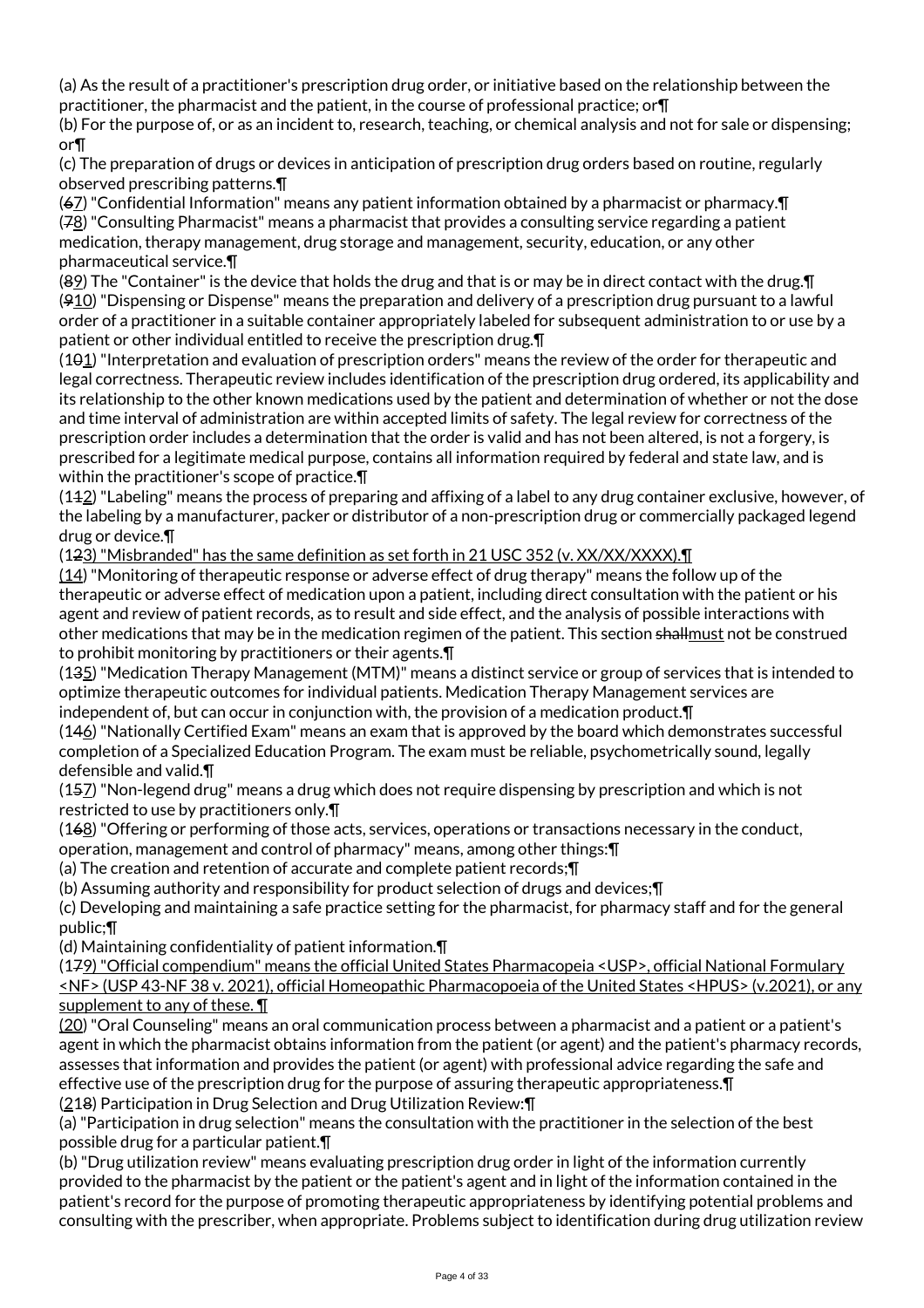include, but are not limited to:¶

(A) Over-utilization or under-utilization;¶

(B) Therapeutic duplication;¶

(C) Drug-disease contraindications;¶

(D) Drug-drug interactions;¶

(E) Incorrect drug dosage;¶

(F) Incorrect duration of treatment;¶

(G) Drug-allergy interactions; and¶

(H) Clinical drug abuse or misuse.¶

(4922) "Pharmaceutical Care" means the responsible provision of drug therapy for the purpose of achieving definite outcomes that improve a patient's quality of life. These outcomes include:¶

(a) Cure of a disease;¶

(b) Elimination or reduction of a patient's symptomatology;¶

(c) Arrest or slowing of a disease process; or¶

(d) Prevention of a disease or symptomatology.¶

(203) "Pharmacy Technician" means a person licensed by the State Board of Pharmacy who assists the pharmacist in the practice of pharmacy pursuant to rules of the board but has not completed the specialized education program pursuant to OAR 855-025-0012.¶

(214) "Practice of clinical pharmacy" means:¶

(a) The health science discipline in which, in conjunction with the patient's other practitioners, a pharmacist provides patient care to optimize medication therapy and to promote disease prevention and the patient's health and wellness;¶

(b) The provision of patient care services, including but not limited to post-diagnostic disease state management services; and¶

(c) The practice of pharmacy by a pharmacist pursuant to a clinical pharmacy agreement.¶

(225) "Practice of pharmacy" is as defined in ORS 689.005.¶

(23) "Prescription drug" or "legend drug" is as defined in ORS 689.005 and:¶

(a) Required by federal law, prior to being dispensed or delivered, to be labeled with "Rx only"; or¶

(b) Required by any applicable federal or state law or regulation to be dispensed on prescription only or is restricted to use by practitioners only.¶

(246) "Prescription released by the pharmacist" means, a prescription which has been reviewed by the pharmacist that does not require further pharmacist intervention such as reconstitution or counseling.¶

(257) "Prohibited conduct" means conduct by a licensee that:¶

(a) Constitutes a criminal act against a patient or client; or $\P$ 

(b) Constitutes a criminal act that creates a risk of harm to a patient or client.¶

(268) "Proper and safe storage of drugs and devices and maintenance of proper records therefore" means housing drugs and devices under conditions and circumstances that:¶

(a) Assure retention of their purity and potency;¶

(b) Avoid confusion due to similarity of appearance, packaging, labeling or for any other reason;¶

(c) Assure security and minimize the risk of their loss through accident or theft;¶

(d) Accurately account for and record their receipt, retention, dispensing, distribution or destruction;¶

(e) Protect the health, safety and welfare of the pharmacist, pharmacy staff and the general public from harmful exposure to hazardous substances.¶

(279) "Quality Assurance Plan" is a written set of procedures to ensure that a pharmacy has a planned and systematic process for the monitoring and evaluation of the quality and appropriateness of pharmacy services and for identifying and resolving problems.¶

(2830) "Responsibility for advising, when necessary or when regulated, of therapeutic values, content, hazards and use of drugs and devices" means advice directly to the patient, either verbally or in writing as required by these rules or federal regulation, of the possible therapeutic response to the medication, the names of the chemicals in the medication, the possible side effects of major importance, and the methods of use or administration of a medication.¶

(2931) "Specialized Education Program" means;¶

(a) A program providing education for persons desiring licensure as pharmacy technicians that is approved by the board and offered by an accredited college or university that grants a two-year degree upon successful completion of the program; or¶

(b) A structured program approved by the board and designed to educate pharmacy technicians in one or more specific issues of patient health and safety that is offered by:¶

(A) An organization recognized by the board as representing pharmacists or pharmacy technicians;¶ (B) An employer recognized by the board as representing pharmacists or pharmacy technicians; or¶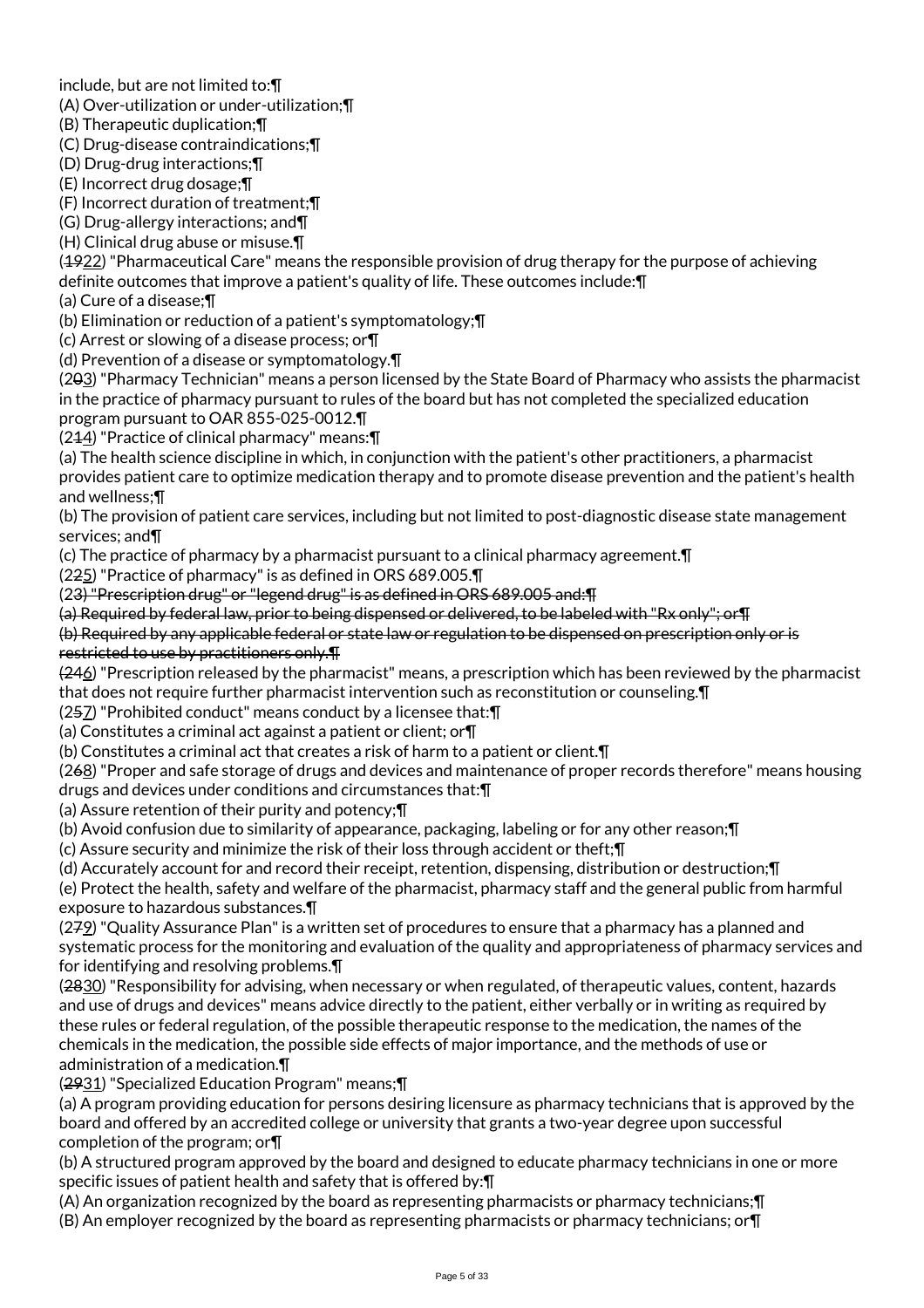(C) A trade association recognized by the board as representing pharmacies.¶

(30) "Supervision by a pharmacist" means being stationed within the same work area as the pharmacy technician or certified Oregon pharmacy technician being supervised, coupled with the ability to control and be responsible for the pharmacy technician or certified Oregon pharmacy technician's action. During the declared public health emergency timeframe related to the 2020 COVID-19 pandemic, "supervision by a pharmacist" means pharmacist monitoring of a pharmacy technician or intern being supervised, coupled with the ability to control and be responsible for the technician or interns actions and for the following remote processing functions only: prescription or order entry, other data entry, and insurance processing of prescriptions and medication orders. ¶  $(312)$  "Therapeutic substitution" means the act of dispensing a drug product with a different chemical structure for the drug product prescribed under circumstances where the prescriber has not given clear and conscious direction for substitution of the particular drug for the one which may later be ordered.¶ (323) "Verification" means the confirmation by the pharmacist of the correctness, exactness, accuracy and completeness of the acts, tasks, or functions performed by an intern or a pharmacy technician or a certified Oregon pharmacy technician.

Statutory/Other Authority: ORS 689.205

Statutes/Other Implemented: ORS 689.151, ORS 689.155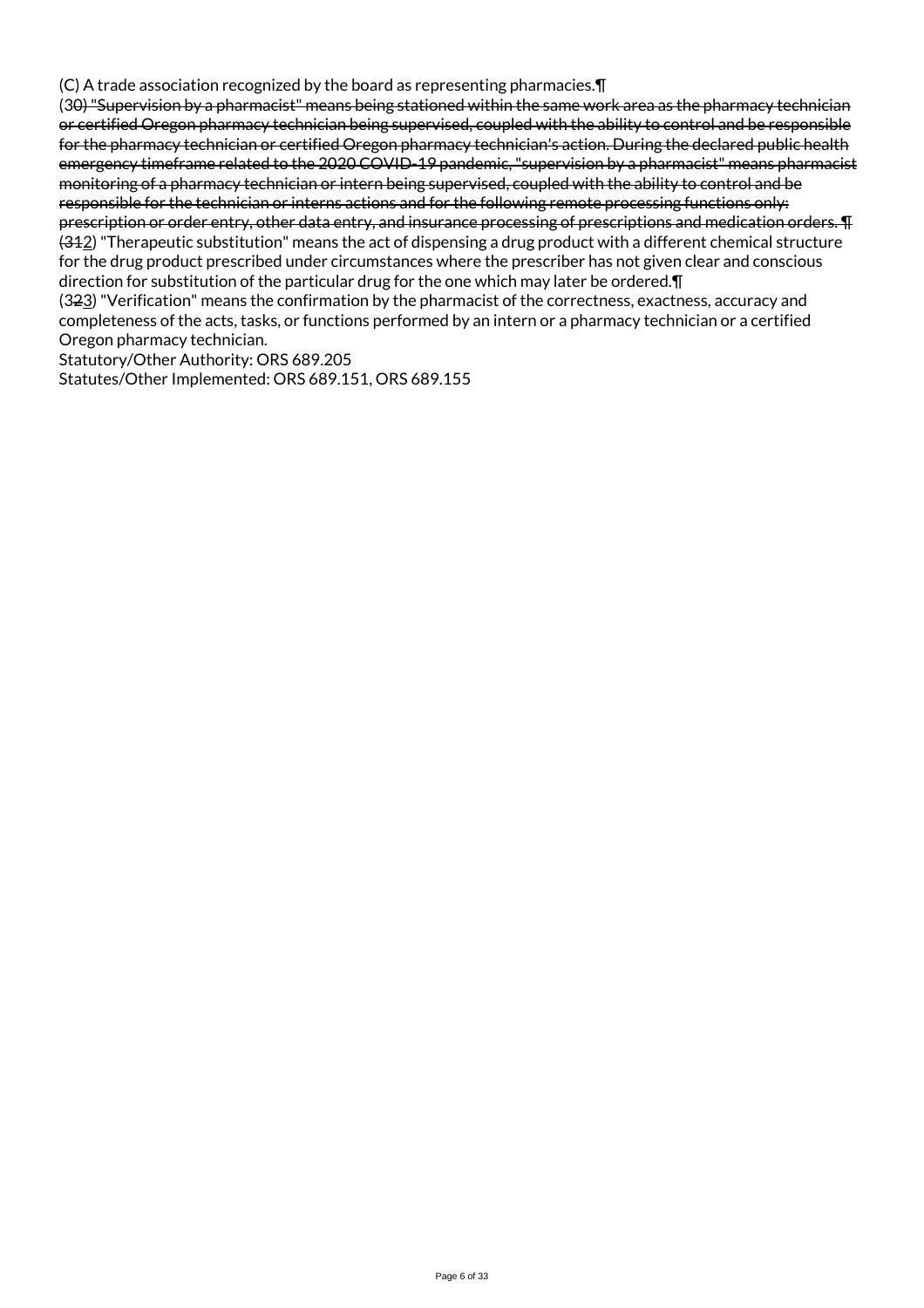## AMEND: 855-041-1060

RULE SUMMARY: The revisions to the proposed rule are a result of the board's 2020-2024 Strategic Plan to proactively review and update rules to ensure clarity, transparency and promote patient safety.

CHANGES TO RULE:

855-041-1060

Non-Resident Pharmacies ¶

(1) For the purpose of these rules, a non-resident pharmacy includes, but is not limited to: Retail, Institutional, Remote Processing, Central Fill, and Ds any establishment located out of Oregon that engages in the dispensing, delivery or distribution of drugs to Oregon. A non-resident pharmacy also includes entities that provide pharmacy services to Oregon, such as drugless/Gconsulting <del>Drug Outlets.</del>outlets, even if the entity is not dispensing, delivering or distributing drugs into Oregon. ¶

(2) Every non-resident pharmacy that provides drugs, devices or services to a resident in this state shallmust be registered with the Oregon Board of Pharmacy.¶

(3) To qualify for registration under these rules, every non-resident pharmacy shallmust be registered and in good standing with the Board of Pharmacy in the pharmacy's state of residence.¶

(4) Every out-of-state non-resident pharmacy shallmust designate an Oregon licensed Pharmacist-in-Charge (PIC), who shallmust be responsible for all pharmacy services provided to residents in Oregon, and to provide supervision and control in the pharmacy. To qualify for this designation, the person must:¶

(a) Hold a license to practice pharmacy in the resident state;¶

(b) Be normally present in the pharmacy for a minimum of 20 hours per week;¶

(c) Complete the annual non-resident PIC self-inspection report prior to February 1 each year; and¶

(d) Provide the PIC self-inspection report as requested by the Bboard.¶

(5) Every non-resident pharmacy will have a pharmacist-in-charge (PIC) who is licensed in Oregon within four months of initial licensure of the pharmacy.¶

(6) When a change of Pharmacist-in-Charge (PIC) occurs, the non-resident pharmacy will notify the Board within ten business days and identify a contact person. The pharmacy will have an Oregon licensed PIC employed within 90 days. The contact person must be a licensed pharmacist in the pharmacy's state of residence and is responsible for the following:¶

(a) Supervision of pharmacy staff and ensuring compliance with laws and rules; and¶

(b) Responding to Bboard correspondence and inquiries.¶

(7) A new Pharmacist-in-Charge must be appointed, and communication made to the Bboard within 90 days, or the non-resident pharmacy will cease drug distribution and provision of pharmacy services in Oregon.

Statutory/Other Authority: ORS 689.205

Statutes/Other Implemented: ORS 689.151, ORS 689.155, ORS 689.225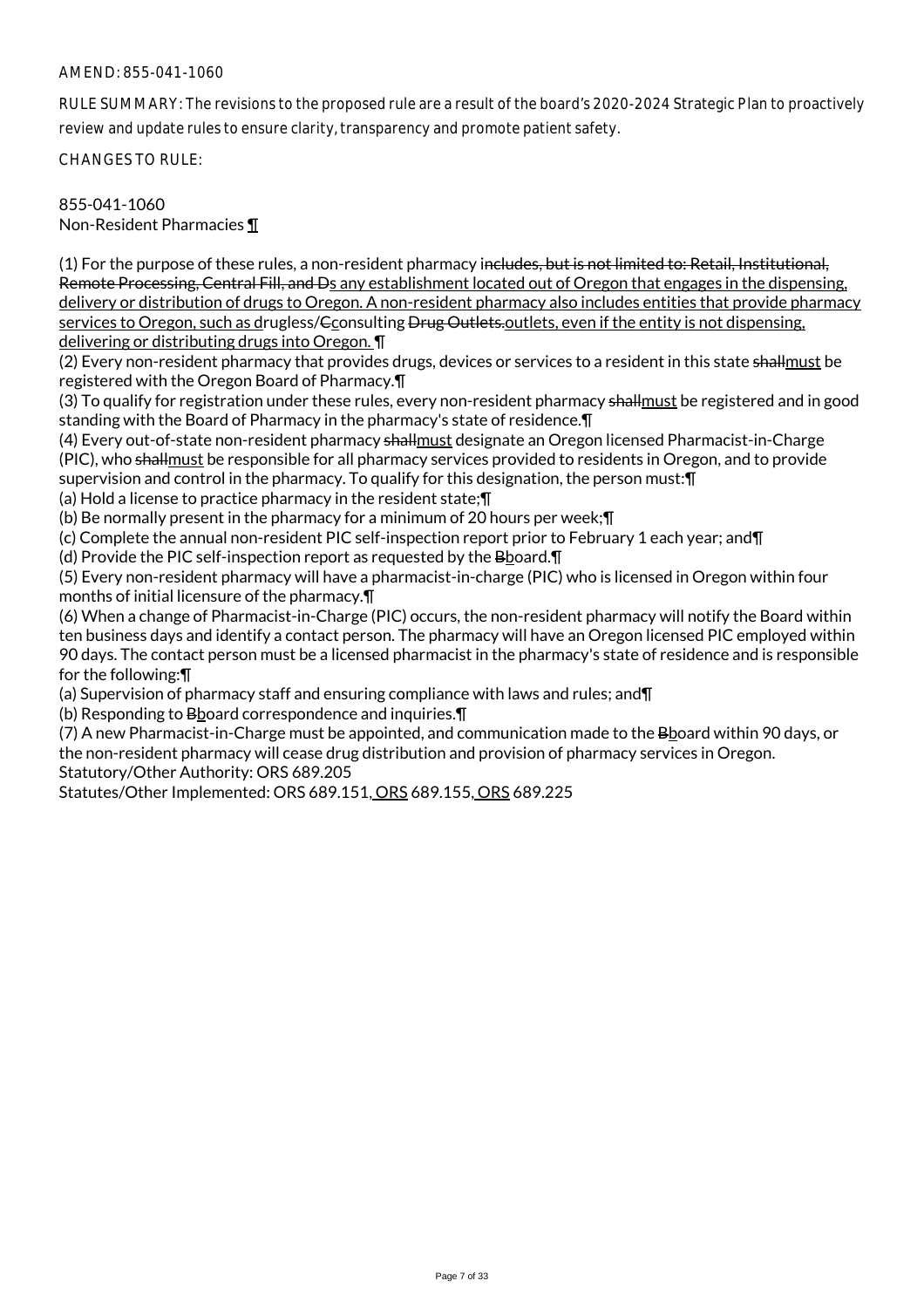RULE SUMMARY: OAR 855-041-3000 through OAR 855-041-3130: Repeals outdated regulations in alignment with the board's strategic plan.

CHANGES TO RULE:

### 855-041-3000

Purpose and Scope

(1) The purpose of OAR 855-041-3005 through 855-041-3045 is to provide minimum requirements of operation for centralized prescription drug filling by a pharmacy.¶

(2) The purpose of OAR 855-041-3100 through 855-041-3130 is to provide minimum requirements of operation for remote prescription processing by a pharmacy.¶

(3) Prior to initiating one of the above drug outlet models, a description of how the model will be utilized must be submitted to the Board.¶

(4) The purpose of OAR 855-041-3300 through 855-041-3340 is to establish a secure environment where a consulting pharmacist can provide pharmaceutical care and store health protected information in a consulting or drugless pharmacy. Prior to initiating this model, a description of how the model will be utilized to improve patient safety must be submitted to the Board.

Statutory/Other Authority: ORS 689.205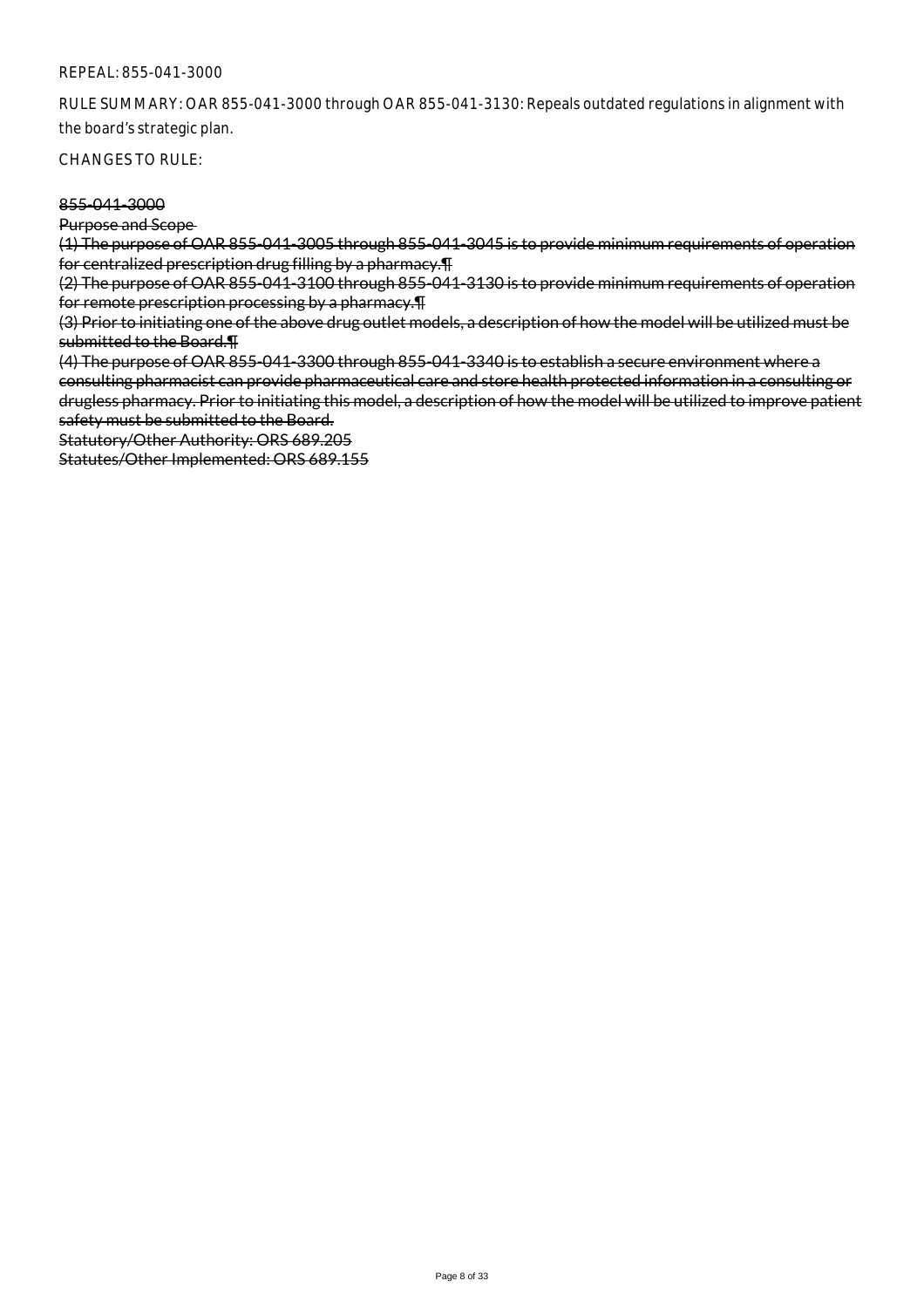RULE SUMMARY: OAR 855-041-3100 through OAR 855-041-3130: Repeals outdated regulations in alignment with the board's strategic plan.

CHANGES TO RULE:

#### 855-041-3100

Purpose and Scope

The purpose of OAR 855-041-3100 through 855-041-3130 is to provide minimum requirements of operation for remote prescription drug processing by a pharmacy. Any facility that processes drug orders on behalf of an Oregon pharmacy shall be licensed in Oregon as a retail or institutional drug outlet. An applicant must submit its policies and procedures to the Board of Pharmacy. An applicant must submit to the Board for approval policies and procedures and a description of how using remote processing will improve patient safety. Statutory/Other Authority: ORS 689.205 Statutes/Other Implemented: ORS 689.155

Page 9 of 33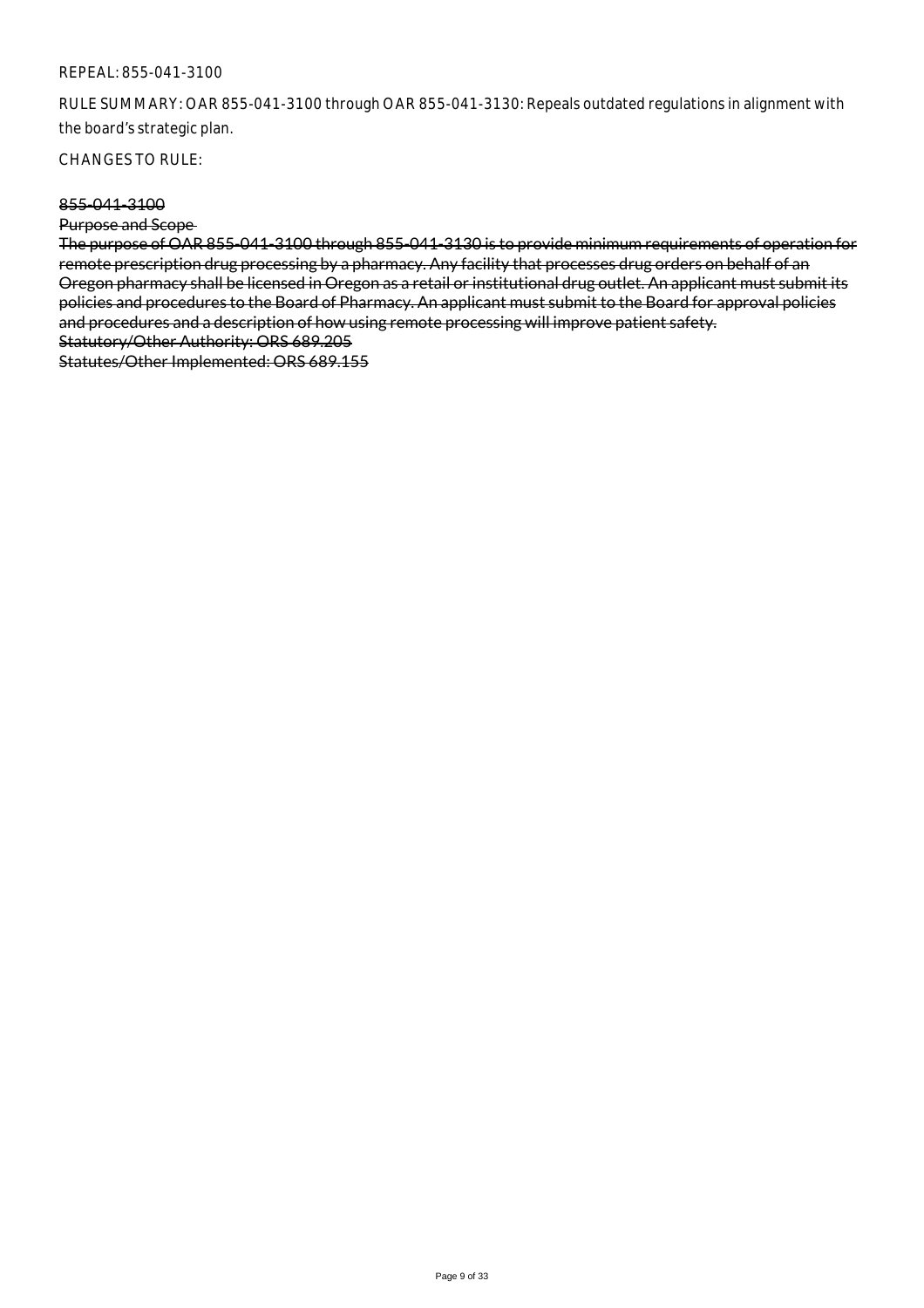RULE SUMMARY: OAR 855-041-3100 through OAR 855-041-3130: Repeals outdated regulations in alignment with the board's strategic plan.

CHANGES TO RULE:

#### 855-041-3105

Definitions

The following words and terms, when used in OAR 855-041-3100 through 855-041-3130, shall have the following meanings, unless the context clearly indicates otherwise. Any term not defined in this section shall have the definition set out in OAR chapter 855, division 006.¶

(1) "Remote Processing Pharmacy" means an Oregon licensed pharmacy operated under the direction of a pharmacist-in-charge that processes information related to the practice of pharmacy and engages in remote prescription processing, including central processing.¶

(2) "Remote Processing Functions" may include, but are not limited to, data entry, prospective drug utilization reviews, refill authorizations and interventions. This does not include the filling process.¶

(3) "Primary Pharmacy" means an instate Oregon licensed pharmacy that receives a patient's or a prescribing practitioner's request to fill a prescription or drug order and delivers the drug or device directly to the patient or patient's agent, and maintains ownership of the prescription or drug order.

Statutory/Other Authority: ORS 689.205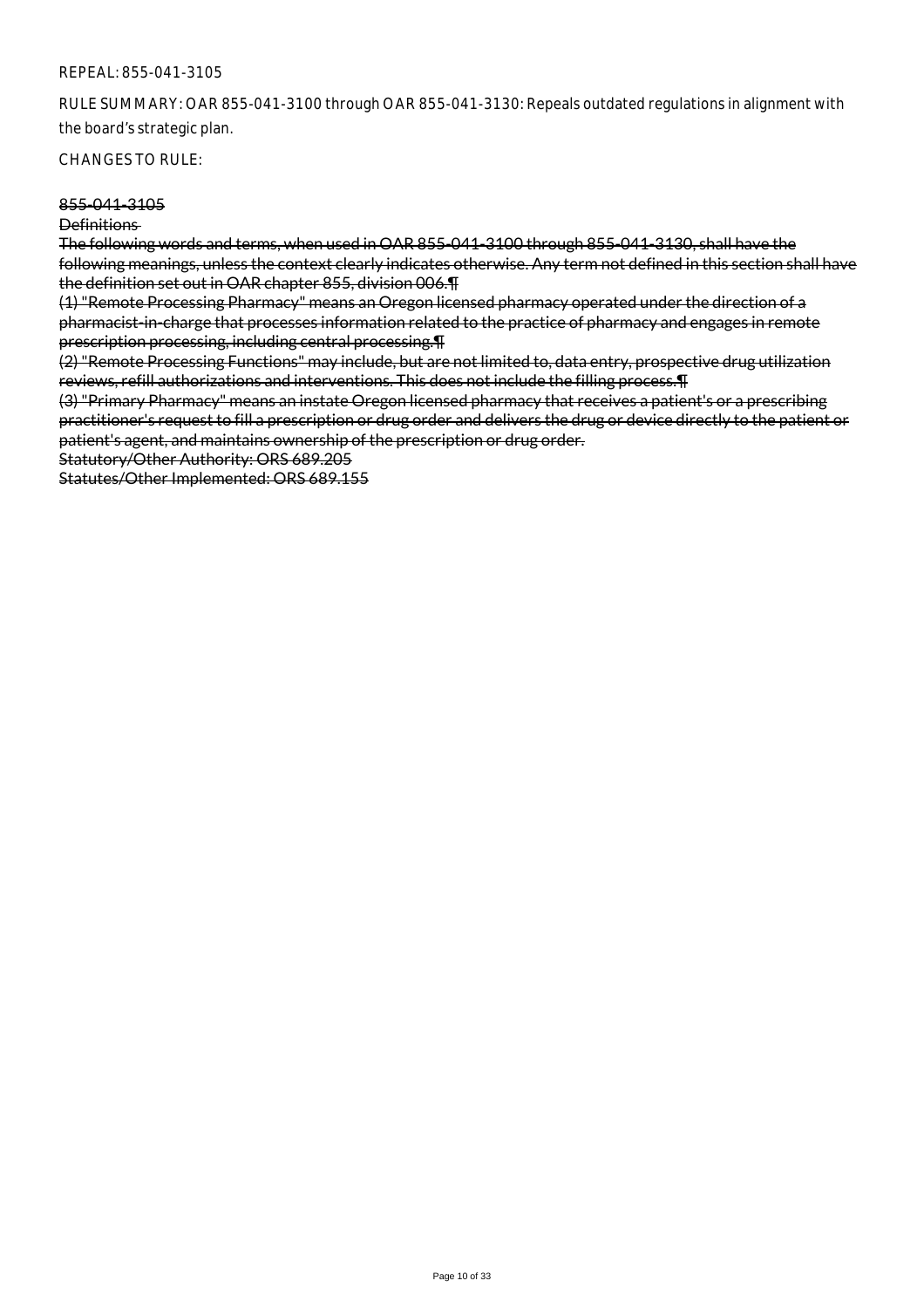RULE SUMMARY: OAR 855-041-3100 through OAR 855-041-3130: Repeals outdated regulations in alignment with the board's strategic plan.

CHANGES TO RULE:

#### 855-041-3110

General Requirements

An Oregon licensed pharmacy may outsource prescription drug processing to a remote processing pharmacy provided both pharmacies:¶

(1) Have the same owner; or¶

(2) Have a written shared pharmacy services contract or agreement that specifies:¶

(a) The services to be provided by each pharmacy;¶

(b) The responsibilities of each pharmacy; and¶

(c) The accountabilities of each pharmacy.¶

(3) Maintain a separate Oregon pharmacy license for each location involved in providing services;¶

(4) Share a common electronic file or have appropriate technology or interface to allow access to information required to process and fill a prescription drug order;¶

(5) Establish, maintain and enforce a policy and procedures manual as required by OAR 855-041-3115;¶ (6) Ensure that each prescription has been properly processed, filled and counseling has been provided to the patient;¶

(7) Designate a pharmacist-in-charge. To qualify for this designation, the person must hold a license to practice pharmacy in the state of Oregon and in the pharmacy's resident state if the pharmacy is out-of-state. The pharmacist-in-charge must be in good standing with both licensing Boards;¶

(8) Allow prospective drug utilization reviews, refill authorizations, interventions, and patient counseling for an Oregon patient must be performed only by a licensed pharmacist in Oregon or in the state in which the pharmacy is located;¶

(9) Ensure that each technician processing an order for an Oregon patient is a Certified Oregon Pharmacy Technician and is supervised by a licensed pharmacist or is a licensed technician in the state in which the pharmacy is located and is supervised by a licensed pharmacist in the state in which the pharmacy is located;¶ (10) Comply with all applicable federal and state laws and rules;¶

(11) Conduct an annual review of the written policies and procedures and document such review.

Statutory/Other Authority: ORS 689.205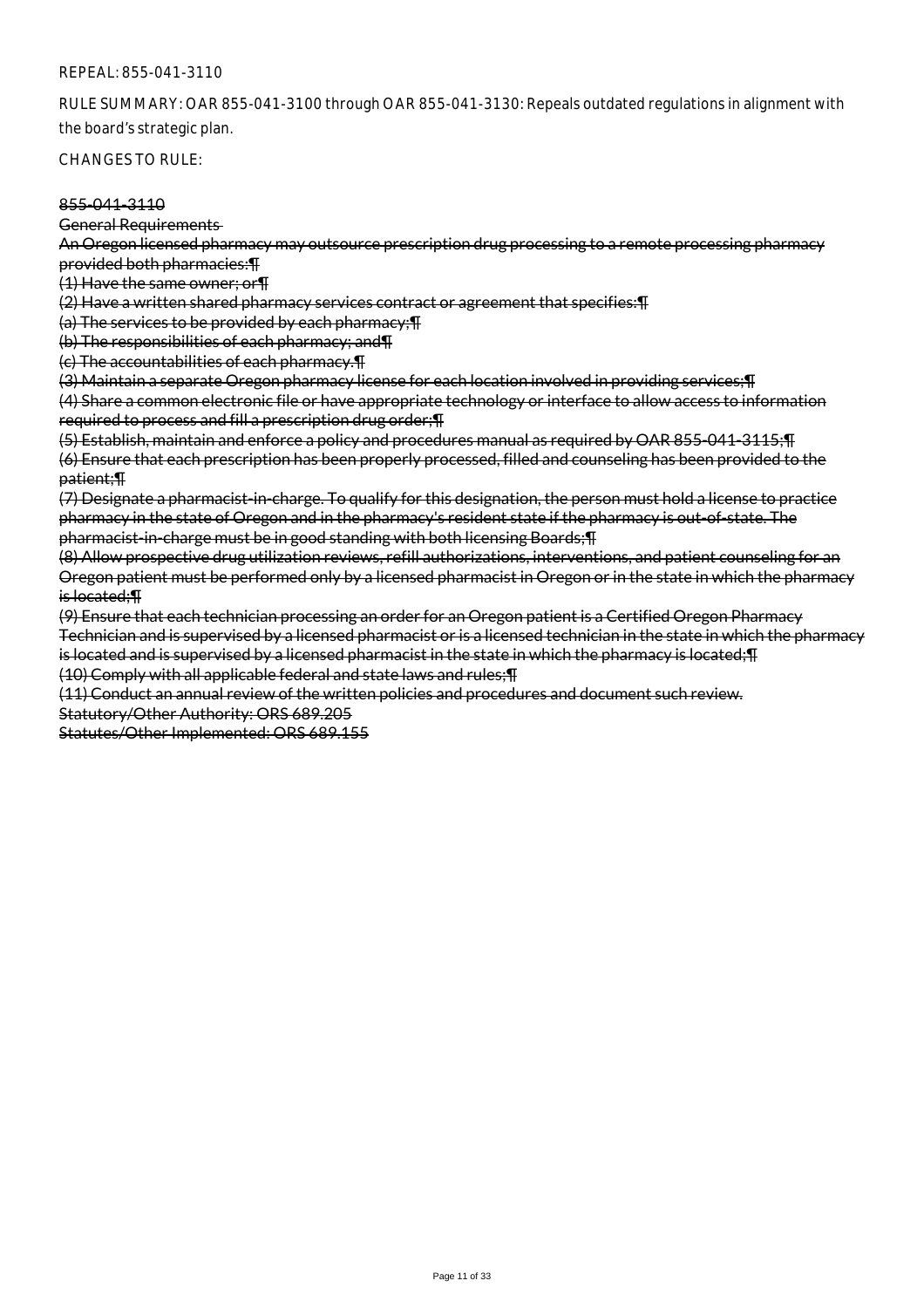RULE SUMMARY: OAR 855-041-3100 through OAR 855-041-3130: Repeals outdated regulations in alignment with the board's strategic plan.

CHANGES TO RULE:

### 855-041-3115

Policies and Procedures

(1) In addition to the requirements of OAR 855-041-1040, the primary and the remote processing pharmacy is each accountable for establishing, maintaining, and enforcing its own written policies and procedures manual. The policies and procedures manual must include, but need not be limited to the following:¶

(a) The responsibilities of each pharmacy;¶

(b) The policies and procedures that protect confidentiality and ensure the integrity of patient information;¶ (c) Compliance with all applicable federal and state laws and rules;¶

(d) Records sufficient to identify by name, initials, or unique identification code, the identity and the specific activities of each pharmacist or technician who performed any processing function, and the location where each activity was performed;¶

(e) A continuous quality improvement program for pharmacy services designed to objectively and systematically monitor and evaluate the quality and appropriateness of patient care, to pursue opportunities to improve patient care, and to resolve identified problems; and¶

(f) Documentation of any errors or irregularities identified by the quality improvement program.¶

(2) The written policies and procedures manual shall be maintained at all pharmacies involved in remote processing and must be available to the Board upon request.

Statutory/Other Authority: ORS 689.205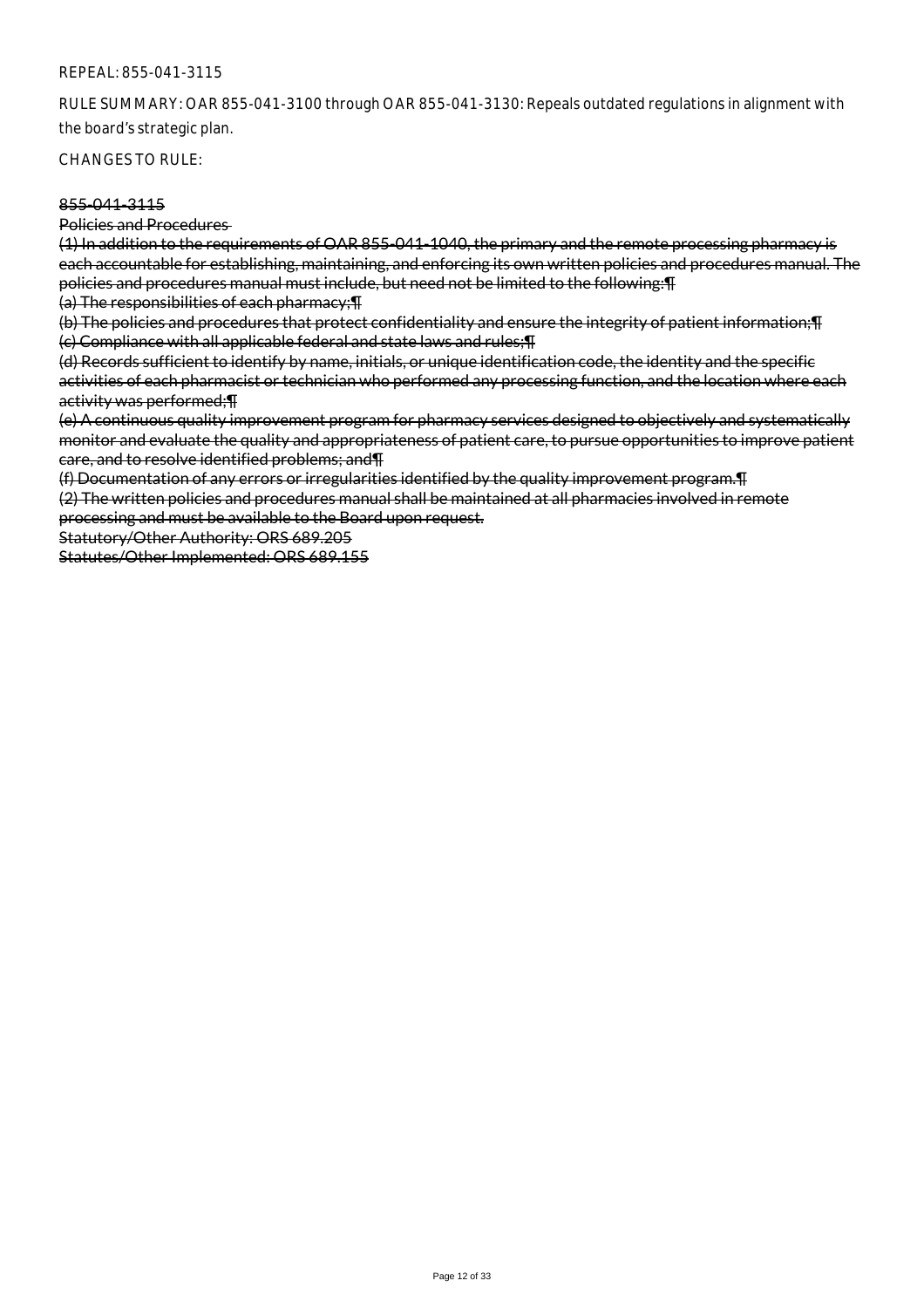RULE SUMMARY: OAR 855-041-3100 through OAR 855-041-3130: Repeals outdated regulations in alignment with the board's strategic plan.

#### CHANGES TO RULE:

#### 855-041-3120

Records

(1) The recordkeeping requirements OAR 855-041-3100 through 855-041-3130 are in addition to the requirements of other recordkeeping rules of the Board.¶

(2) The remote processing pharmacy must maintain all required records unless these records are maintained in the primary pharmacy.¶

(3) Both recordkeeping systems must:¶

(a) List the name, address, telephone number, and all license and registration numbers of each pharmacy involved in remote prescription processing;¶

(A) Document verification of each license and registration;¶

(B) Document the name of the individual responsible for verification of licensure and registration status.¶

(b) Identify by name, initials, or unique identification code the identity and the specific activities of each pharmacist or technician who performed any part of the prescription process;¶

(c) Include quality improvement program documentation;¶

(d) Be able to produce an audit trail showing each prescription process.¶

(4) Unless otherwise specified, all records and documentation required by these rules, must be retained for three years and made available to the Board for inspection upon request. Records must be stored onsite for at least one year and may be stored, after one year, in a secured off-site location if retrievable within three business days. Records and documentation may be written, electronic or a combination of the two;¶

(5) The primary pharmacy shall maintain records that:¶

(a) Indicate the date the request for processing was transmitted to the remote processing pharmacy; and¶

(b) Indicate the date the prescription information was received by the primary pharmacy.¶

(6) The remote processing pharmacy shall maintain records that:¶

(a) Track the prescription drug order during each step in the order entry process;¶

(b) Identify the name, initials, or unique identification code and the specific activity of each pharmacist or

pharmacy technician who performed any activity related to processing the prescription including receipt, transmission or delivery of information.

Statutory/Other Authority: ORS 689.205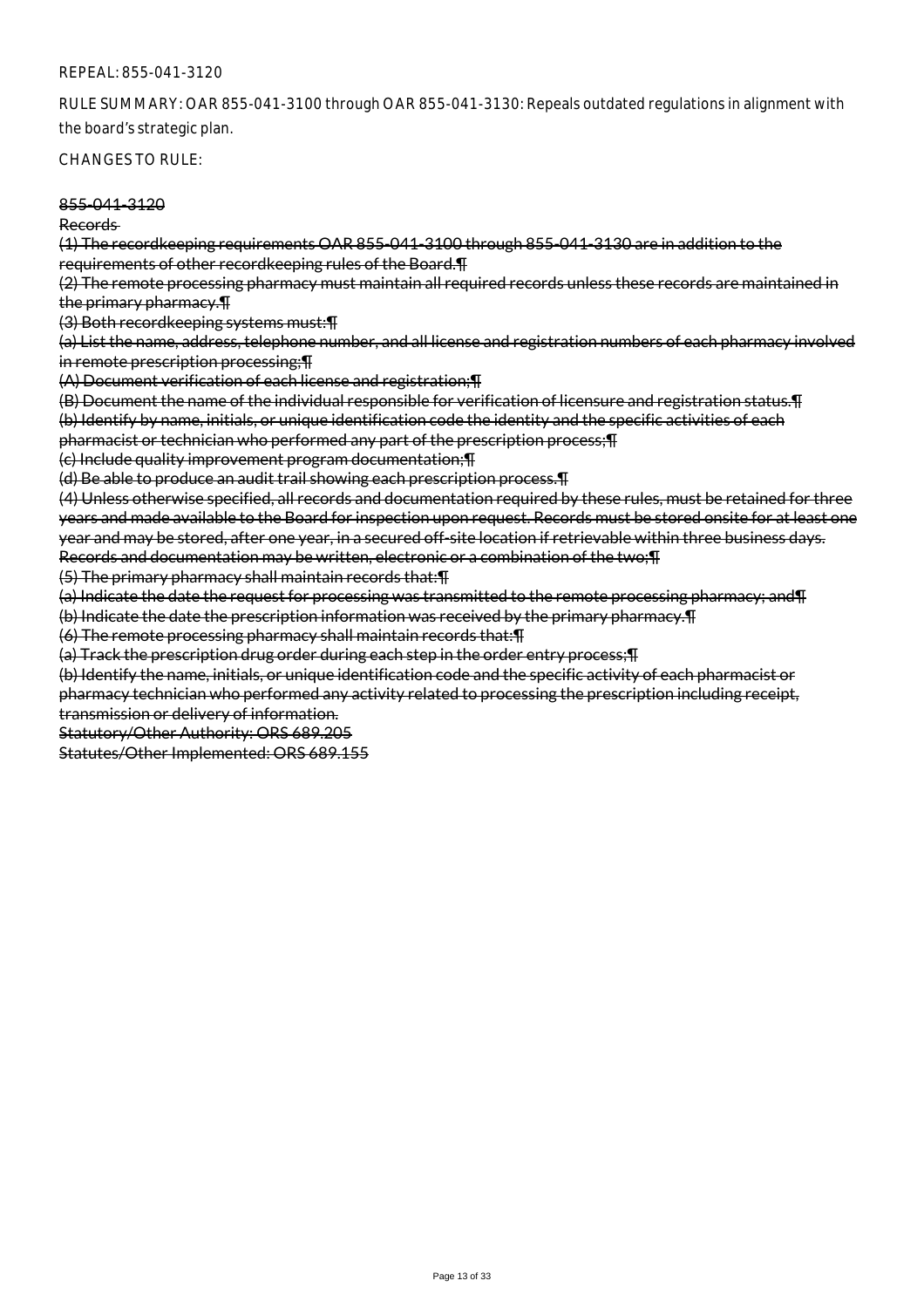RULE SUMMARY: OAR 855-041-3100 through OAR 855-041-3130: Repeals outdated regulations in alignment with the board's strategic plan.

CHANGES TO RULE:

## 855-041-3125

Prescription or Drug Order Processing A prescription or drug order for a controlled substance may be processed by a remote processing pharmacy when permitted by law and consistent with federal rules. Statutory/Other Authority: ORS 689.205 Statutes/Other Implemented: ORS 689.155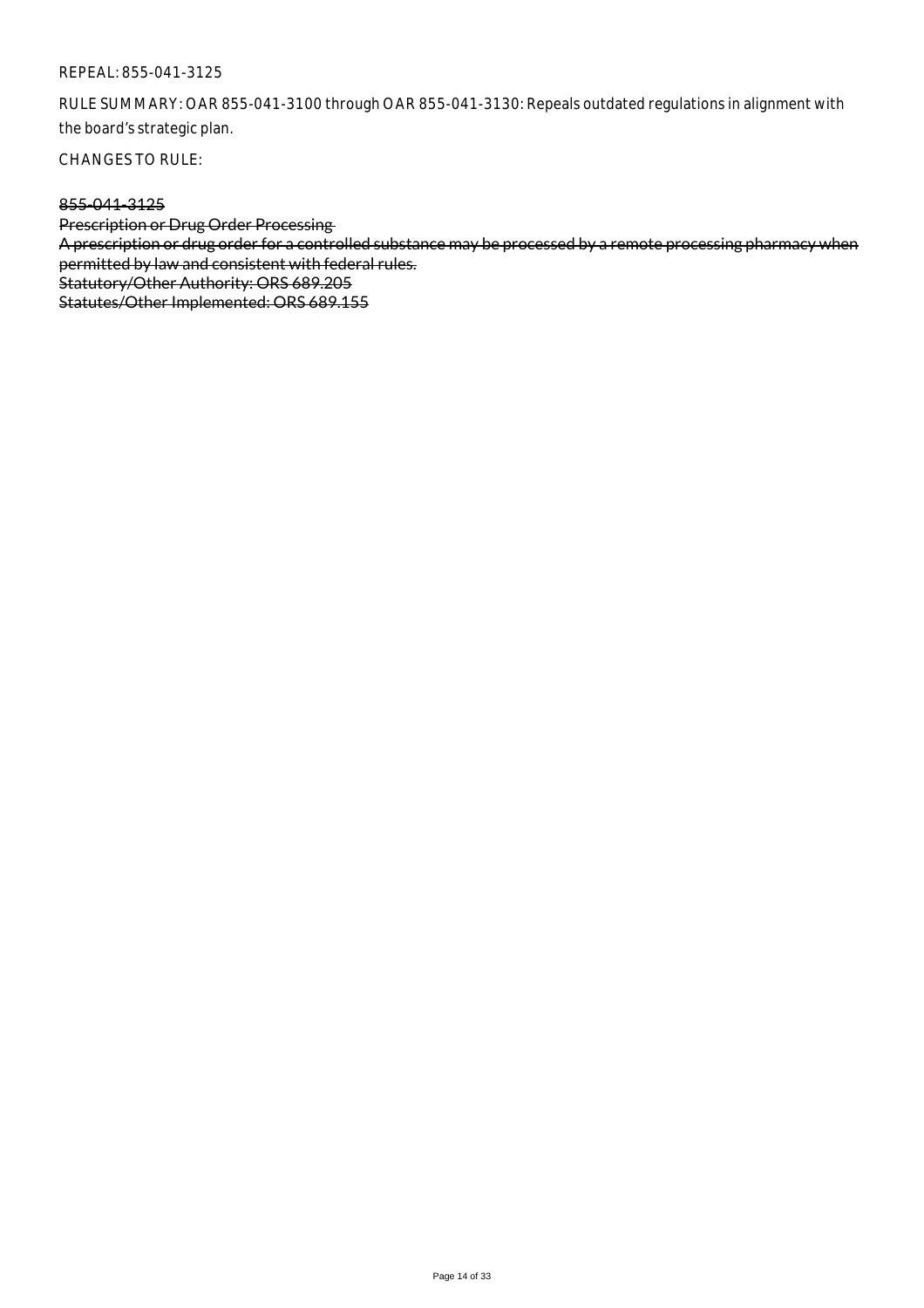RULE SUMMARY: OAR 855-041-3100 through OAR 855-041-3130: Repeals outdated regulations in alignment with the board's strategic plan.

CHANGES TO RULE:

## 855-041-3130

Prohibited Practices A remote processing pharmacy may not process a prescription on behalf of a primary pharmacy that is not registered with the Board, if required by the laws and rules of Oregon to be registered. Statutory/Other Authority: ORS 689.205 Statutes/Other Implemented: ORS 689.155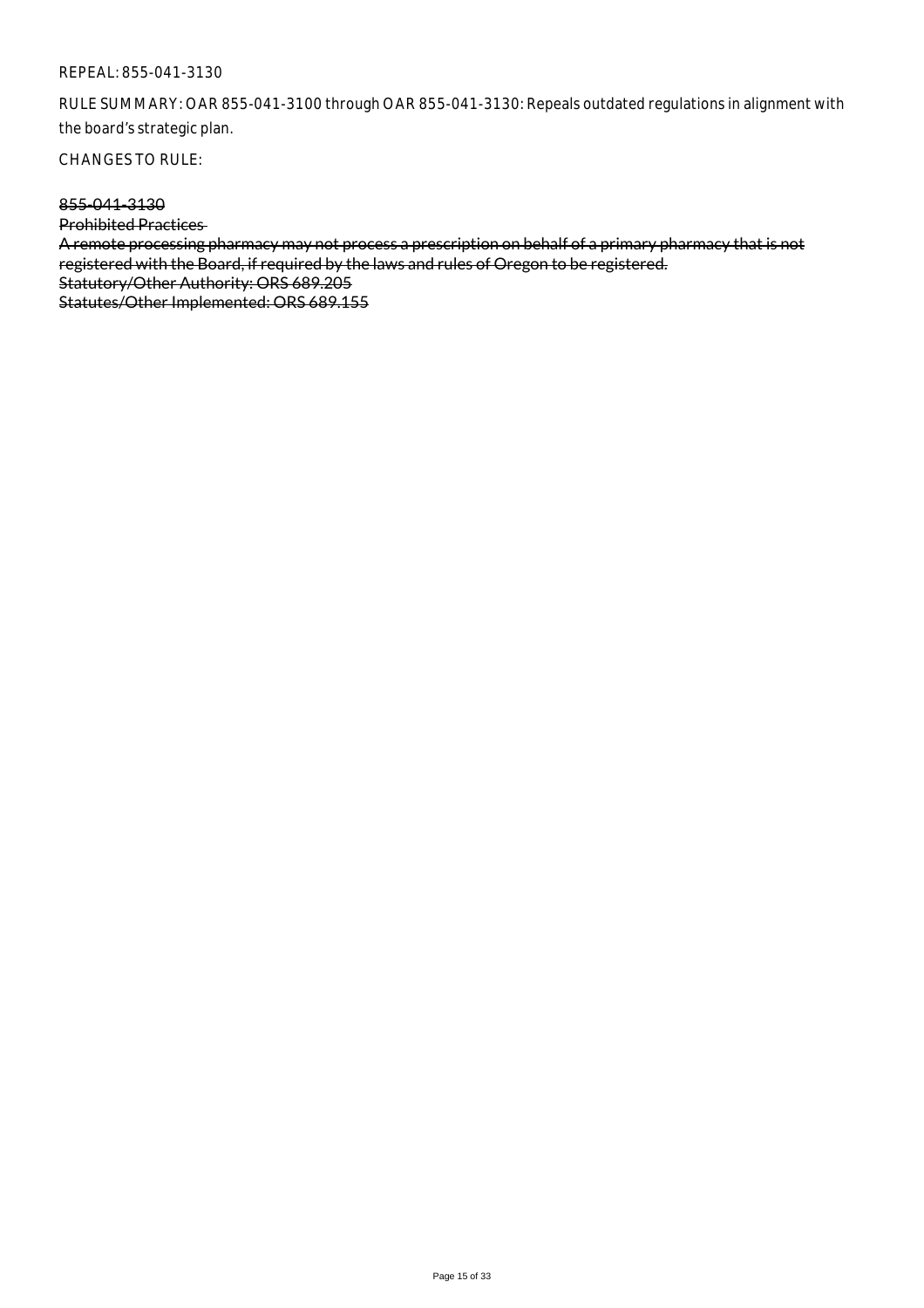RULE SUMMARY: OAR 855-041-3200 through OAR 855-041-3250: Rules permit a pharmacist, pharmacy intern or pharmacy technician to work remotely at a secured off-site, non-pharmacy location on behalf of a drug outlet. The revisions to the proposed rules are a result of the board's 2020-2024 Strategic Plan to proactively review and update rules to ensure clarity, transparency and promote patient safety.

CHANGES TO RULE:

855-041-3200 Telework: Purpose and Scope The purpose of OAR 855-041-3200 through OAR 855-041-3250 is to provide minimum requirements for pharmacy services conducted via telework. Statutory/Other Authority: ORS 689.135, ORS 689.151, ORS 689.205 Statutes/Other Implemented: ORS 689.155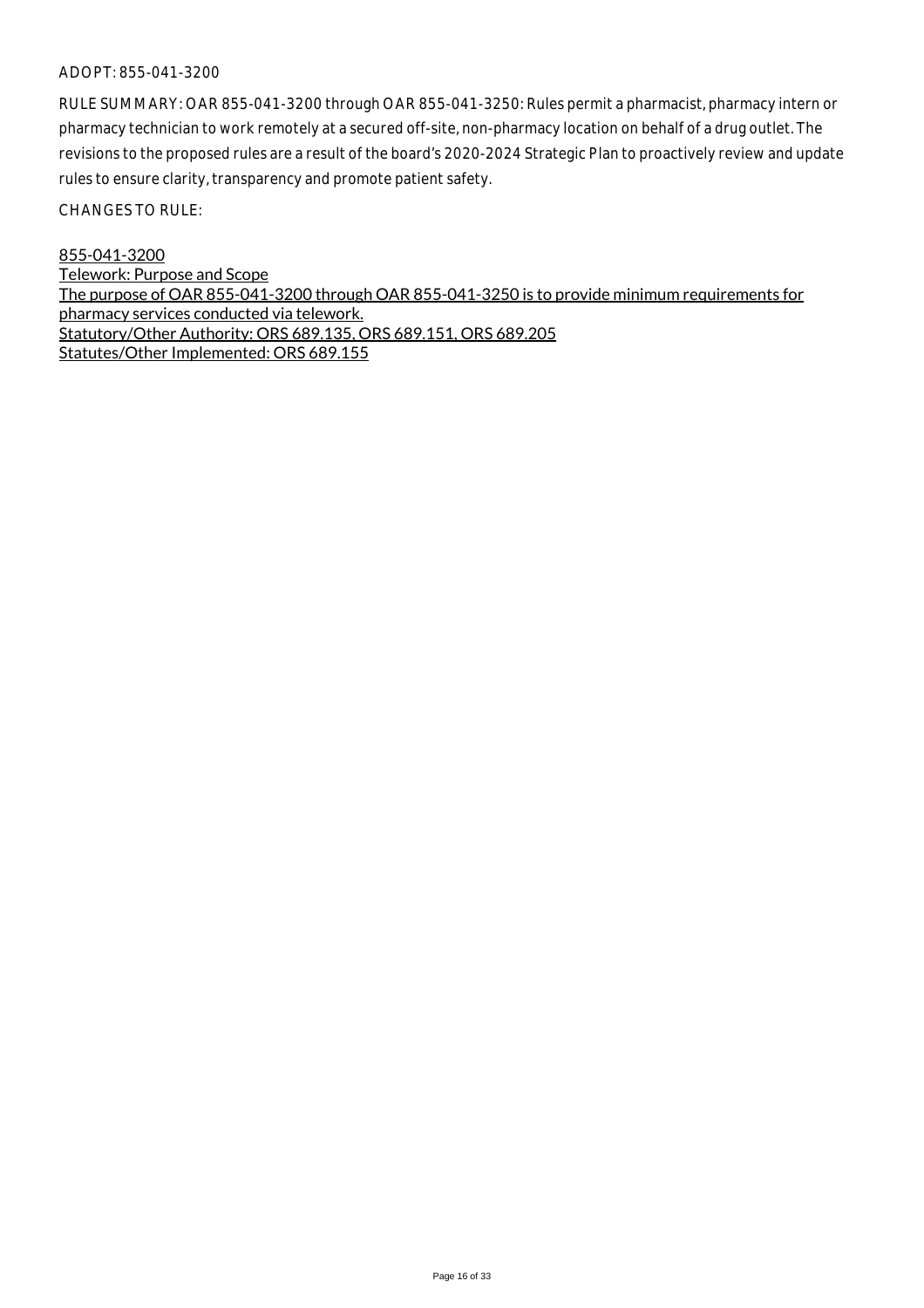RULE SUMMARY: OAR 855-041-3200 through OAR 855-041-3250: Rules permit a pharmacist, pharmacy intern or pharmacy technician to work remotely at a secured off-site, non-pharmacy location on behalf of a drug outlet. The revisions to the proposed rules are a result of the board's 2020-2024 Strategic Plan to proactively review and update rules to ensure clarity, transparency and promote patient safety.

CHANGES TO RULE:

855-041-3205

Telework: Definitions

(1) "Telework" means the practice or assistance in the practice of pharmacy physically outside of a registered drug outlet in a telework site. ¶

(2) "Telework Site" means a location that is not a registered drug outlet where an Oregon licensed Pharmacist may practice pharmacy and an Intern or Certified Oregon Pharmacy Technician may assist in the practice of pharmacy as employees of an Oregon registered drug outlet. Statutory/Other Authority: ORS 689.135, ORS 689.151, ORS 689.205 Statutes/Other Implemented: ORS 689.155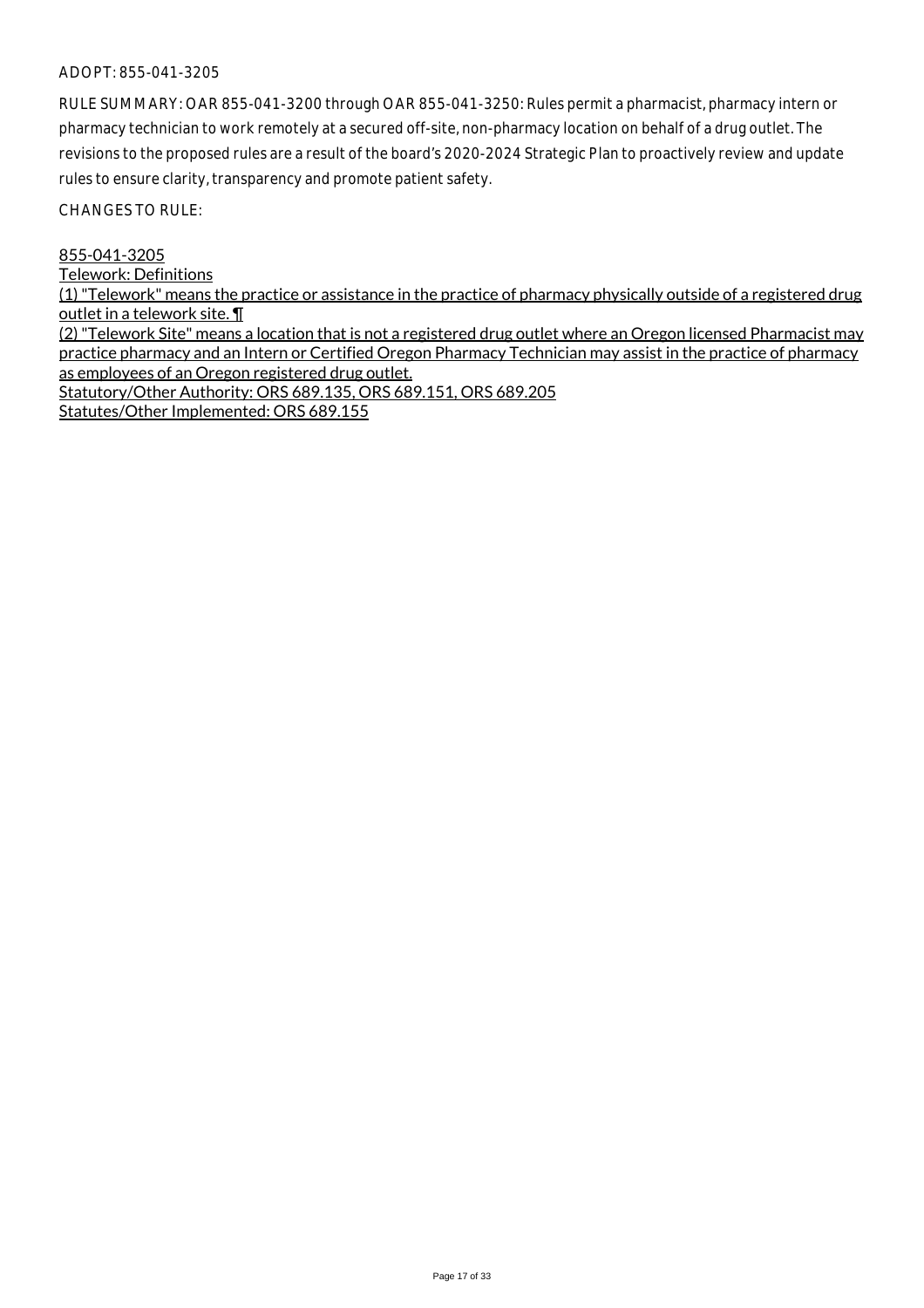RULE SUMMARY: OAR 855-041-3200 through OAR 855-041-3250: Rules permit a pharmacist, pharmacy intern or pharmacy technician to work remotely at a secured off-site, non-pharmacy location on behalf of a drug outlet. The revisions to the proposed rules are a result of the board's 2020-2024 Strategic Plan to proactively review and update rules to ensure clarity, transparency and promote patient safety.

CHANGES TO RULE:

855-041-3210 Telework: Registration The Oregon registered Drug Outlet Pharmacy and the Pharmacist-in-charge of the Drug Outlet Pharmacy are responsible for all licensees engaging in the practice of pharmacy or assisting in the practice of pharmacy from Telework Sites. Statutory/Other Authority: ORS 689.135, ORS 689.151, ORS 689.205 Statutes/Other Implemented: ORS 689.155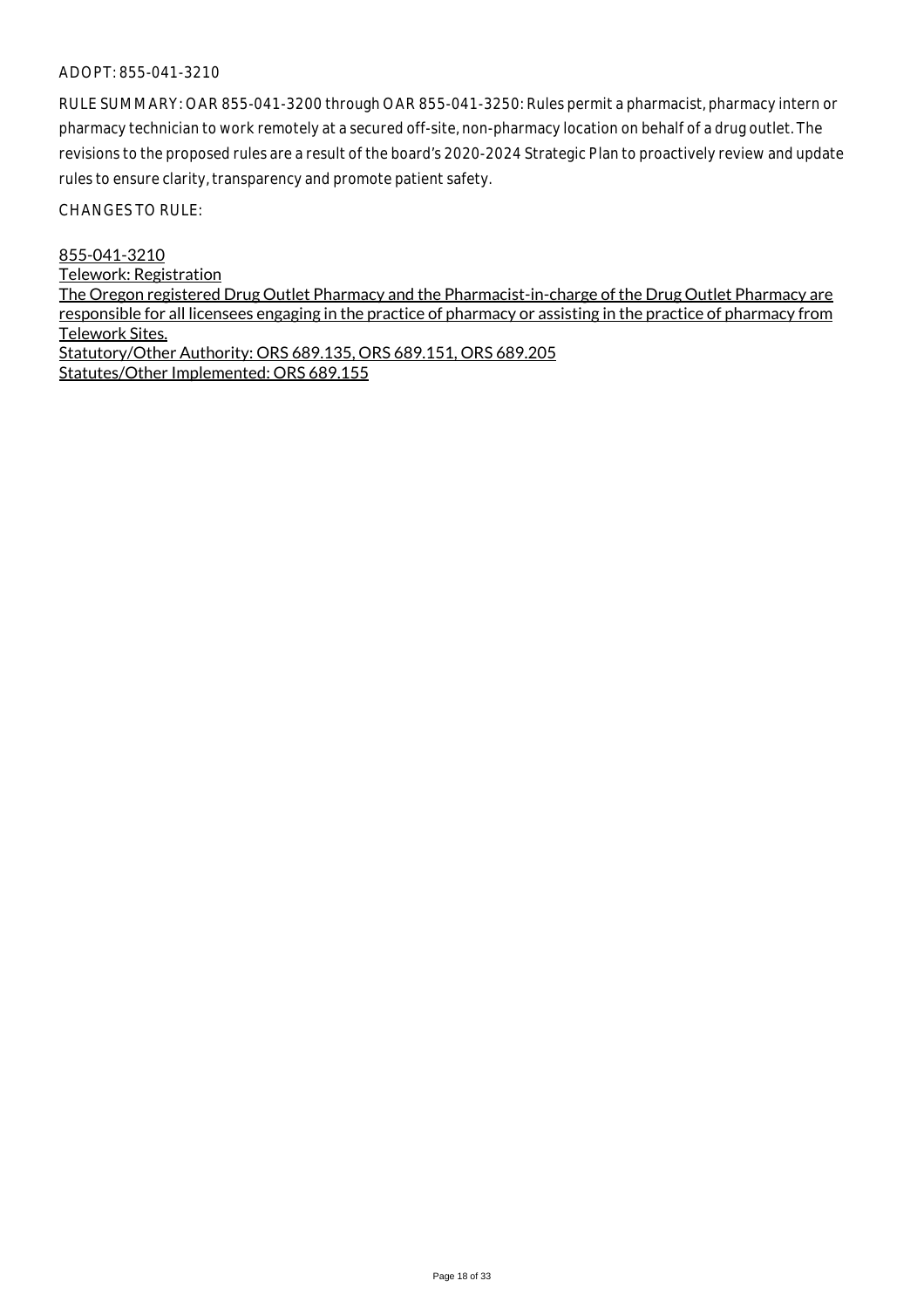RULE SUMMARY: OAR 855-041-3200 through OAR 855-041-3250: Rules permit a pharmacist, pharmacy intern or pharmacy technician to work remotely at a secured off-site, non-pharmacy location on behalf of a drug outlet. The revisions to the proposed rules are a result of the board's 2020-2024 Strategic Plan to proactively review and update rules to ensure clarity, transparency and promote patient safety.

CHANGES TO RULE:

## 855-041-3215

Telework: General Requirements

(1) Each Oregon registered Drug Outlet Pharmacy and Pharmacist-in-charge of a Drug Outlet Pharmacy must ensure that Interns and Certified Oregon Pharmacy Technicians working from a Telework Site work under the supervision, direction and control of an Oregon licensed Pharmacist.¶

(2) A Pharmacist that engages in the practice of pharmacy and an Intern or Certified Oregon Pharmacy Technician that assists in the practice of pharmacy from a Telework Site for any person or facility located in Oregon must:¶ (a) Be licensed by the board; and ¶

(b) Comply with all applicable federal and state laws and rules.¶

(3) Drugs and devices may not be at a Telework Site.¶

(4) The Oregon registered Drug Outlet Pharmacy and the Pharmacist-in-charge of a Drug Outlet Pharmacy must:¶

(a) Have a written agreement that includes all conditions, duties and policies governing the licensee engaged in telework activities; ¶

(b) Maintain a continuously updated list of all licensees engaged in telework and the Telework Sites to include:¶ (A) Address, phone number and hours that telework is performed for each Telework Site;¶

(B) Functions being performed by licensees engaged in telework; and ¶

(C) The Oregon licensed Pharmacist providing supervision, direction and control for each non-pharmacist licensee;¶

(c) Develop, implement and enforce a continuous quality improvement program for services provided from a Telework Site designed to objectively and systematically:¶

(A) Monitor, evaluate, document the quality and appropriateness of patient care; ¶

(B) Improve patient care; and¶

(C) Identify, resolve and establish the root cause of dispensing and DUR errors and prevent their reoccurrence;¶ (d) Develop, implement and enforce a procedure for identifying the Oregon licensed Pharmacist, Intern and

Certified Oregon Pharmacy Technician responsible for each telework function;¶

(e) Develop, implement and enforce a process for a virtual inspection of the Telework Site by an Oregon licensed Pharmacist at least once every 6 months or more frequently as deemed necessary by the Oregon licensed Pharmacist. The inspection must be documented and records retained; and¶

(f) Utilize an Oregon licensed Pharmacist and real-time audio communication to provide counseling or accept the refusal of counseling from the patient or the patient's agent for each prescription being dispensed when counseling is required under OAR 855-019-0230 or when requested and document the interaction.

Statutory/Other Authority: ORS 689.135, ORS 689.151, ORS 689.205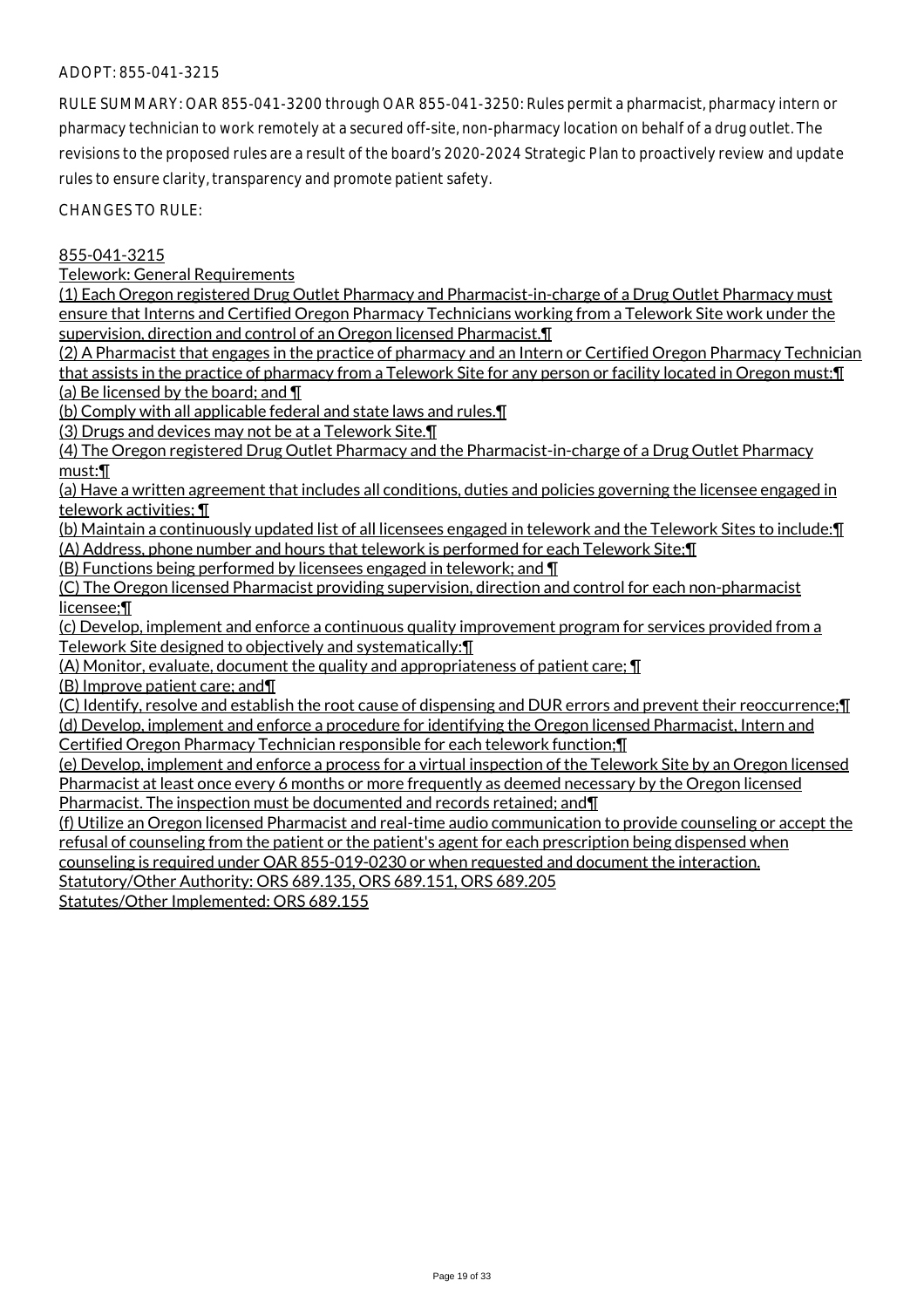RULE SUMMARY: OAR 855-041-3200 through OAR 855-041-3250: Rules permit a pharmacist, pharmacy intern or pharmacy technician to work remotely at a secured off-site, non-pharmacy location on behalf of a drug outlet. The revisions to the proposed rules are a result of the board's 2020-2024 Strategic Plan to proactively review and update rules to ensure clarity, transparency and promote patient safety.

CHANGES TO RULE:

## 855-041-3220

Telework: Supervision Requirements

The Oregon registered Drug Outlet Pharmacy, Pharmacist-in-charge of the Drug Outlet and the supervising Oregon licensed Pharmacist from the Drug Outlet must:¶

(1) Utilize technology that enables real-time audio and visual connection and have appropriate technology or interface to allow access to information required to complete assigned duties;¶

(2) Ensure all telephone audio is recorded, reviewed and stored;¶

(3) Ensure an Oregon licensed Pharmacist is supervising, directing and controlling each Intern and Certified Oregon Pharmacy Technician and that the continuous audio/visual connection is fully operational;¶

(4) Ensure that an Oregon licensed Pharmacist using professional judgment, determines the frequency of "checkins" for each licensee being supervised via the real-time audio and visual connection with a minimum of at least once per work shift to ensure patient safety, compliance with federal and state laws, and documents the interaction;¶

(5) Be readily available to answer questions and fully responsible for the practice and accuracy of the licensee; and¶

(6) Ensure the Intern or Certified Oregon Pharmacy Technician knows the identity of the Oregon licensed Pharmacist who is providing supervision, direction and control at all times.¶

(7) The Oregon licensed Pharmacist who is supervising an Intern or Certified Oregon Pharmacy Technician at a Telework Site must:¶

(a) Using professional judgment, determine the percentage of patient interactions for each licensee that must be reviewed to ensure public health and safety with a minimum of 25% of patient interactions reviewed;¶

(b) Review patient interactions within 48 hours of the patient interaction to ensure that each licensee is acting within the authority permitted under their license and patients are connected with a pharmacist upon request; I

(c) Document the following within 24 hours of the review in (b):¶

(A) Number of each licensee's patient interactions;¶

(B) Number of each licensee's patient interactions pharmacist is reviewing; ¶

(C) Date and time of licensee patient interaction pharmacist is reviewing; ¶

(D) Date and time of pharmacist review of licensee's patient interaction; and¶

(E) Pharmacist notes of each interaction reviewed; and¶

(d) Report any violation of OAR 855 to the Oregon registered Drug Outlet Pharmacy within 24 hours of discovery and to the board within 10 days. ¶

(8) The Oregon registered Drug Outlet Pharmacy must comply with the pharmacist's determination in (7)(a), employ adequate staff to allow for completion of the review within 24 hours, and retain records.

Statutory/Other Authority: ORS 689.135, ORS 689.151, ORS 689.205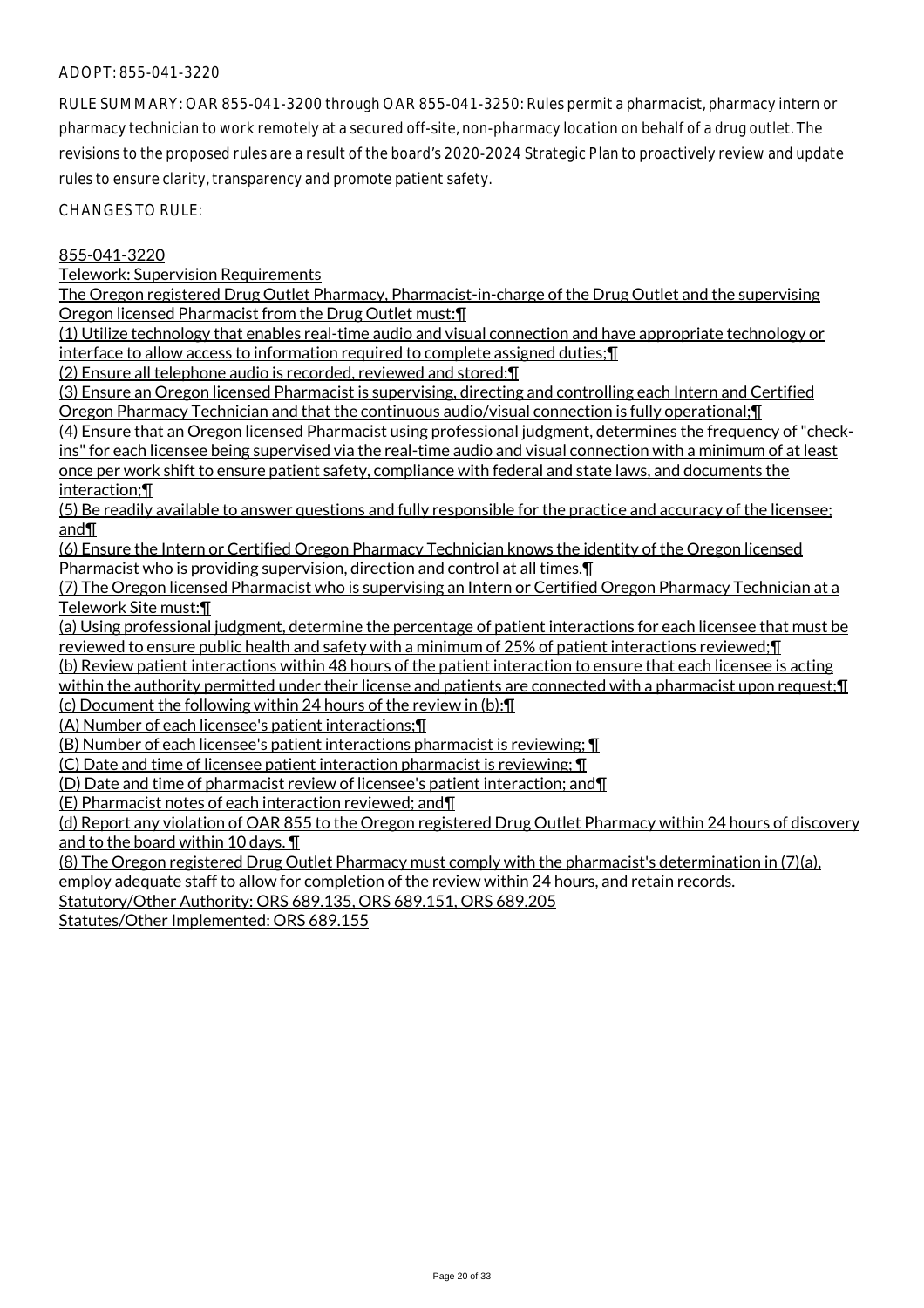RULE SUMMARY: OAR 855-041-3200 through OAR 855-041-3250: Rules permit a pharmacist, pharmacy intern or pharmacy technician to work remotely at a secured off-site, non-pharmacy location on behalf of a drug outlet. The revisions to the proposed rules are a result of the board's 2020-2024 Strategic Plan to proactively review and update rules to ensure clarity, transparency and promote patient safety.

CHANGES TO RULE:

#### 855-041-3225

Telework: Confidentiality

The Oregon registered Drug Outlet Pharmacy, Pharmacist-in-charge of the Drug Outlet Pharmacy, and the Pharmacist, Intern and Certified Oregon Pharmacy Technician from the Drug Outlet Pharmacy must:¶ (1) Ensure patient and prescription information is managed in compliance with OAR 855-019, OAR 855-025, OAR 855-031, and OAR 855-041.¶ (2) Ensure the security and confidentiality of patient information and pharmacy records.¶ (3) Document and report any confirmed breach in the security of the system or confidentiality. Report of the

breach must be reported in writing to the board within ten days of discovery of the event.

Statutory/Other Authority: ORS 689.135, ORS 689.151, ORS 689.205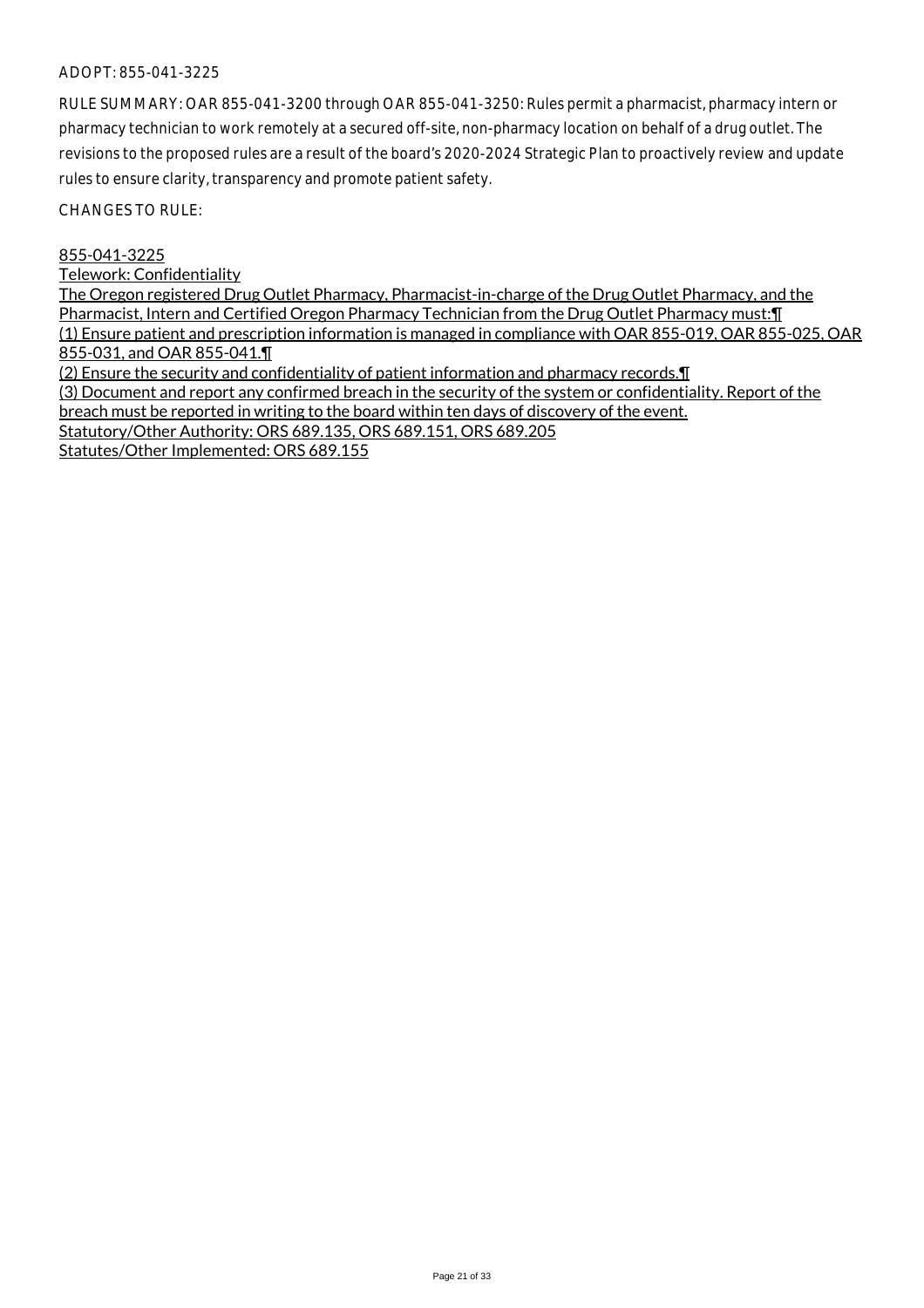RULE SUMMARY: OAR 855-041-3200 through OAR 855-041-3250: Rules permit a pharmacist, pharmacy intern or pharmacy technician to work remotely at a secured off-site, non-pharmacy location on behalf of a drug outlet. The revisions to the proposed rules are a result of the board's 2020-2024 Strategic Plan to proactively review and update rules to ensure clarity, transparency and promote patient safety.

CHANGES TO RULE:

855-041-3230

Telework: Technology

The Oregon registered Drug Outlet Pharmacy, Pharmacist-in-charge of the Drug Outlet and the Pharmacist from the Drug Outlet must: ¶

(1) Use still image capture or store and forward for verification of prescriptions with a camera that is of sufficient quality and resolution so that the Oregon licensed Pharmacist from the Oregon registered Drug Outlet Pharmacy can visually identify each:¶

(a) Source container including manufacturer, name, strength, lot, and expiration;¶

(b) Dispensed product including the imprint and physical characteristics; ¶

(c) Completed prescription container including the label; and ¶

(d) Ancillary document provided to patient at the time of dispensing.¶

(2) Test the continuous audio and visual connection and document that it operates properly before engaging in telework.¶

(3) Develop, implement and enforce a plan for responding to and recovering from an interruption of service which prevents an Oregon licensed Pharmacist from supervising, directing and controlling the Intern and Certified Oregon Pharmacy Technician at the Telework Site.¶

(4) Ensure access to: ¶

(a) Appropriate and current pharmaceutical references based on the services offered; and ¶

(b) Appropriate and current Oregon Revised Statutes, Oregon Administrative Rules, United States Code, Code of Federal Regulations, standards adopted by reference (e.g. USP) based on services offered by the outlet and a minimum of three years of the Board of Pharmacy quarterly newsletters.¶

(5) Train the Oregon licensed Pharmacists, Interns and Certified Oregon Pharmacy Technicians in the operation of continuous audio and visual connection.

Statutory/Other Authority: ORS 689.135, ORS 689.151, ORS 689.205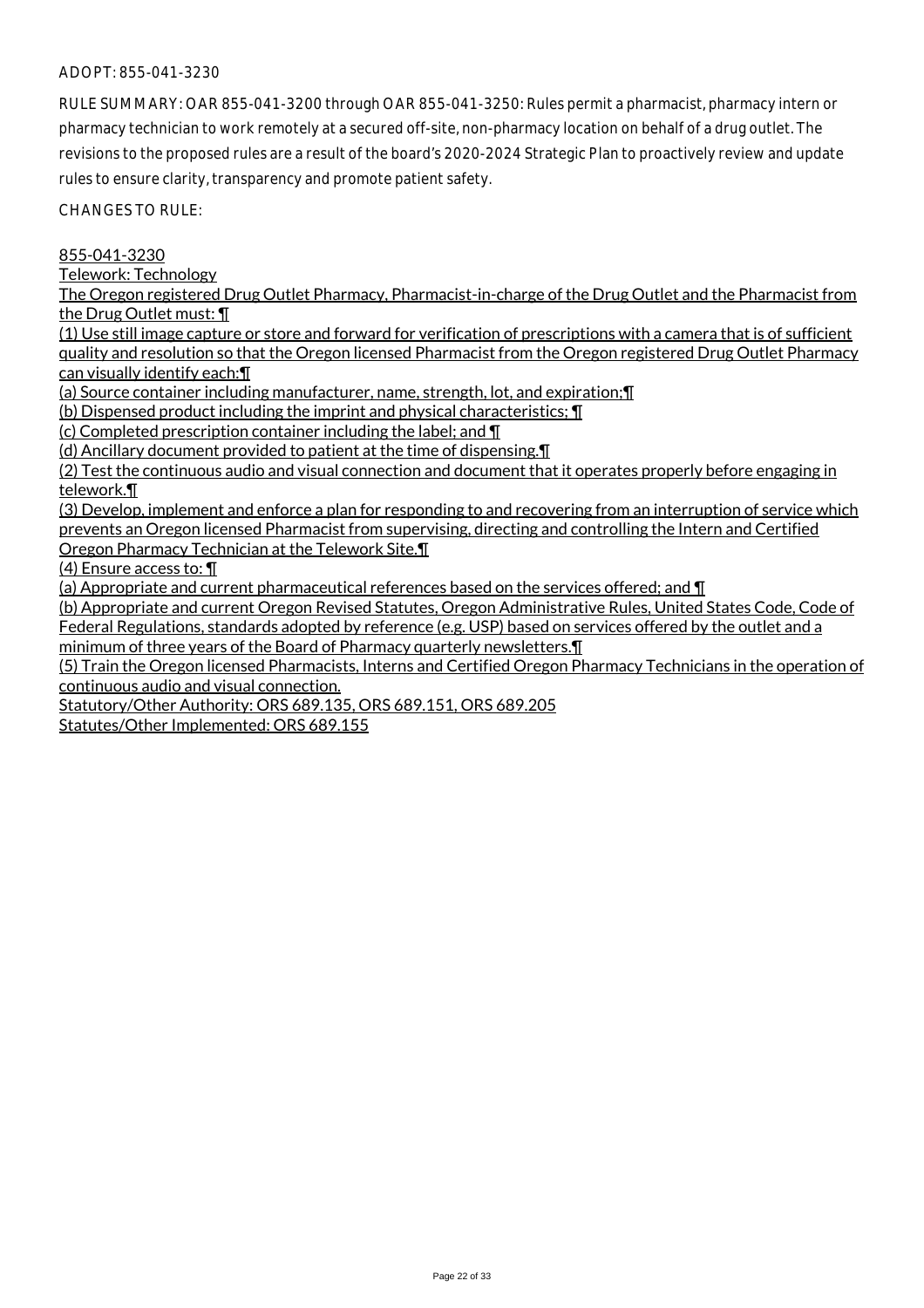RULE SUMMARY: OAR 855-041-3200 through OAR 855-041-3250: Rules permit a pharmacist, pharmacy intern or pharmacy technician to work remotely at a secured off-site, non-pharmacy location on behalf of a drug outlet. The revisions to the proposed rules are a result of the board's 2020-2024 Strategic Plan to proactively review and update rules to ensure clarity, transparency and promote patient safety.

CHANGES TO RULE:

### 855-041-3235

Telework: Personnel

(1) The Oregon licensed Pharmacist-in-charge of the Drug Outlet Pharmacy is responsible for all operations at Drug Outlet Pharmacy including responsibility for the continuous audio and visual connection and enforcing policies and procedures.¶

(2) A Drug Outlet Pharmacy may not utilize Pharmacy Technicians, or unlicensed personnel at Telework Sites. ¶ (3) An Intern or Certified Oregon Pharmacy Technician working at a Telework Site is required to have at least one year experience performing similar services for an Oregon registered Drug Outlet Pharmacy during the three years preceding the date the Intern or Certified Oregon Pharmacy Technician begins teleworking.¶

(4) The Oregon licensed Pharmacist from the Drug Outlet Pharmacy who is supervising a licensee at a Telework Site must determine and document how many licensed individuals the pharmacist is capable of supervising, directing and controlling based on the services being provided. ¶

(5) When supervising an Intern or Certified Oregon Pharmacy Technician working at a Telework Site, the Oregon licensed Pharmacist may supervise no more than four licensees among all locations, including the Drug Outlet Pharmacy.¶

(6) The Drug Outlet Pharmacy is required to comply with the pharmacist's determination in (4) and retain records.¶

(7) Prior to working at a Telework Site, the Intern or Certified Oregon Pharmacy Technician and the Oregon licensed Pharmacist supervising the Telework Site must have completed a training program on the use of all equipment necessary for secure operation of the Telework Site.

Statutory/Other Authority: ORS 689.135, ORS 689.151, ORS 689.205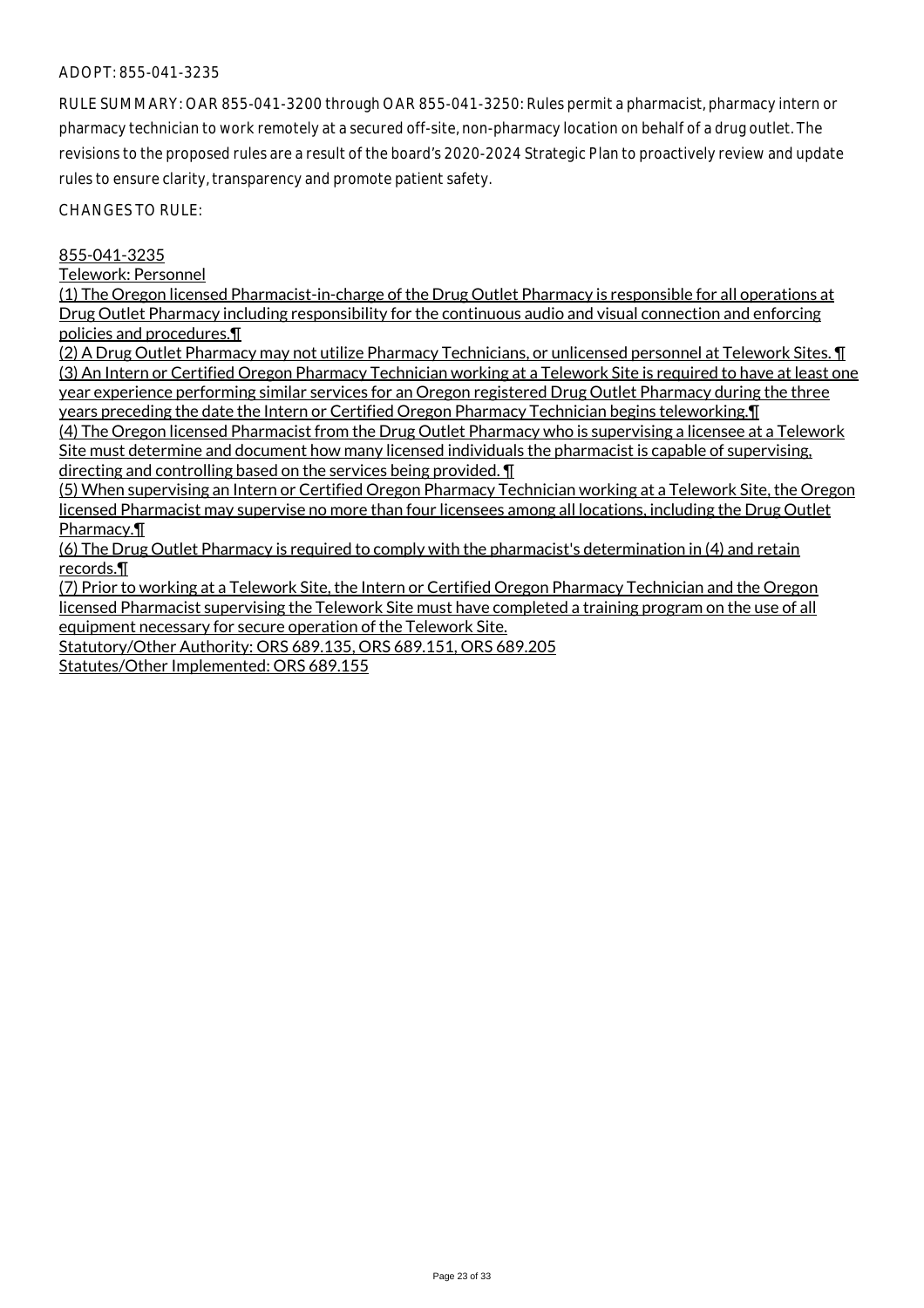RULE SUMMARY: OAR 855-041-3200 through OAR 855-041-3250: Rules permit a pharmacist, pharmacy intern or pharmacy technician to work remotely at a secured off-site, non-pharmacy location on behalf of a drug outlet. The revisions to the proposed rules are a result of the board's 2020-2024 Strategic Plan to proactively review and update rules to ensure clarity, transparency and promote patient safety.

CHANGES TO RULE:

### 855-041-3240

Telework: Environment and Security

(1) Telework Sites must be located in a designated area where:¶

(a) All equipment is stored; ¶

(b) All work is performed; and¶

(c) Confidentiality is maintained such that patient information cannot be viewed or overheard by anyone other than the Pharmacist, Intern or Certified Oregon Pharmacy Technician.¶

(2) The Pharmacist-in-charge of the Drug Outlet Pharmacy and each Oregon licensed Pharmacist supervising a Telework Site is responsible for ensuring the Telework Site has a designated work area that is secure and has been approved and documented by an Oregon licensed Pharmacist prior to utilization. ¶

(3) All computer equipment used at the Telework Site must:¶

(a) Establish and maintain a secure connection to the pharmacy and patient information;¶

(b) Utilize equipment that prevents unauthorized access to the pharmacy and patient information; and¶

(c) Be configured so that the pharmacy and patient information is not accessible when:¶

(A) There is no Oregon licensed Pharmacist actively supervising the Intern or Certified Oregon Pharmacy Technician who is assisting in the practice of pharmacy from a Telework Site; or¶

(B) There is no Pharmacist, Intern or Certified Oregon Pharmacy Technician present at the Telework Site; or¶

(C) Any component of the real-time audio and visual connection is not functioning; and¶

(d) Comply with all security and confidentiality requirements.¶

(4) A record must be maintained with the date, time and identification of the licensee accessing patient or

pharmacy records from a Telework Site.¶

(5) Interns and Certified Oregon Pharmacy Technicians may only work from a Telework Site when authorized in real-time by an Oregon licensed Pharmacist who is supervising the licensee at the Telework Site.¶

(6) All records must be stored in a secure manner that prevents access by unauthorized persons.

Statutory/Other Authority: ORS 689.135, ORS 689.151, ORS 689.205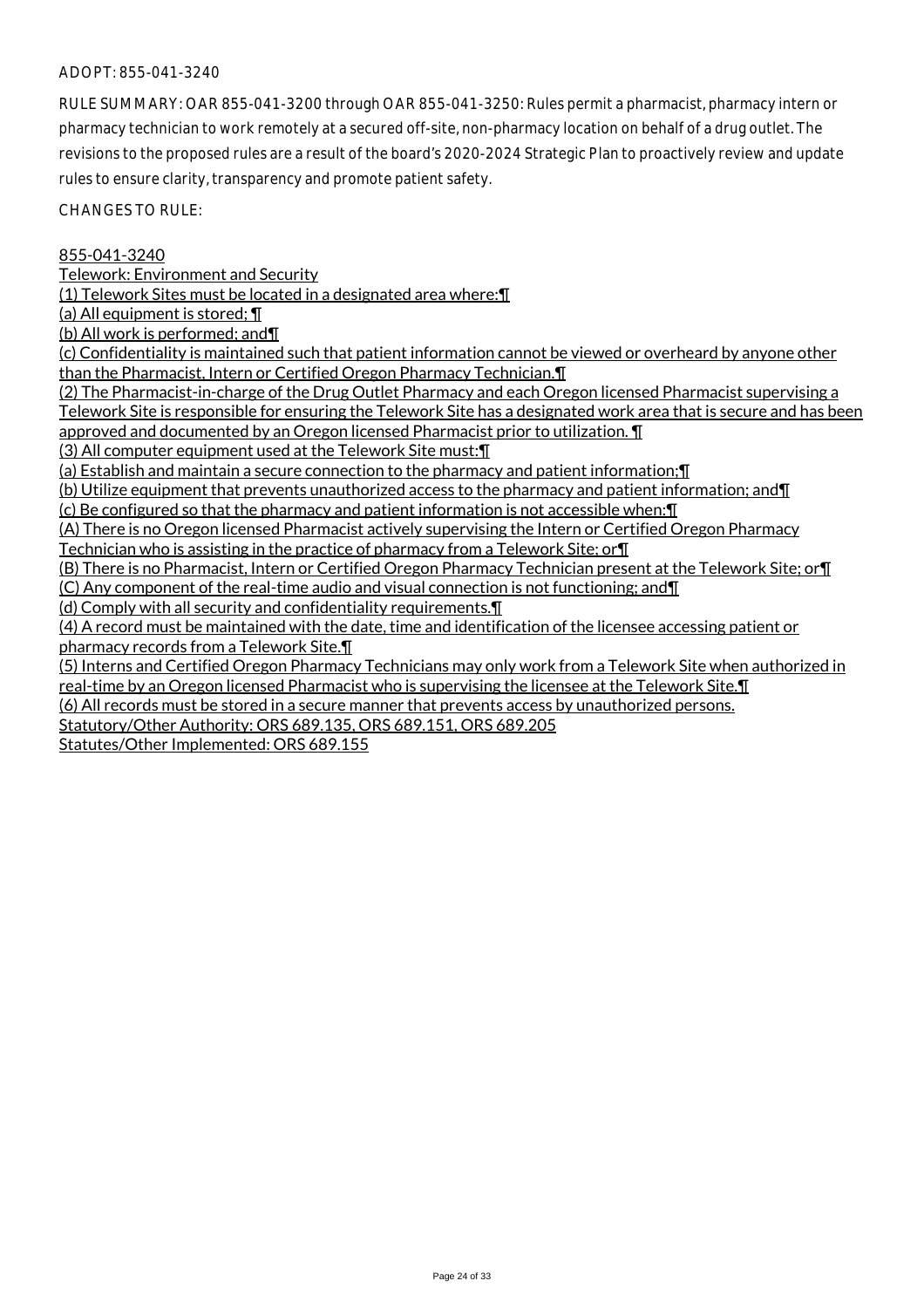RULE SUMMARY: OAR 855-041-3200 through OAR 855-041-3250: Rules permit a pharmacist, pharmacy intern or pharmacy technician to work remotely at a secured off-site, non-pharmacy location on behalf of a drug outlet. The revisions to the proposed rules are a result of the board's 2020-2024 Strategic Plan to proactively review and update rules to ensure clarity, transparency and promote patient safety.

CHANGES TO RULE:

855-041-3245

Telework: Policies and Procedures

(1) If a Drug Outlet Pharmacy utilizes licensees at Telework Sites the Drug Outlet Pharmacy and the Oregon licensed Pharmacist-in-charge is accountable for establishing, maintaining, and enforcing written policies and procedures for the licensees working from a Telework Site. The written policies and procedures must be maintained at the Drug Outlet Pharmacy and must be available to the board upon request. ¶

(2) The written policies and procedures must include at a minimum the services, responsibilities and accountabilities of the licensee engaging in telework including;¶

(a) Security;¶

(b) Operation, testing and maintenance of the audio and visual connection;¶

(c) Detailed description of work performed;¶

(d) Oregon licensed Pharmacist supervision, direction and control of Interns and Certified Oregon Pharmacy Technicians;¶

(e) Recordkeeping;¶

(f) Patient confidentiality;¶

(g) Continuous quality improvement;¶

(h) Plan for discontinuing and recovering services if audio and visual connection disruption occurs;¶

(i) Confirmation of dedicated, secure Telework Sites;¶

(j) Documenting the identity, function, location, date and time of the licensees engaging in telework;¶

(k) Written agreement with licensees engaging in telework outlining specific functions performed, conditions and policies governing the operation of the Telework Site; and¶

(l) Equipment.

Statutory/Other Authority: ORS 689.135, ORS 689.151, ORS 689.205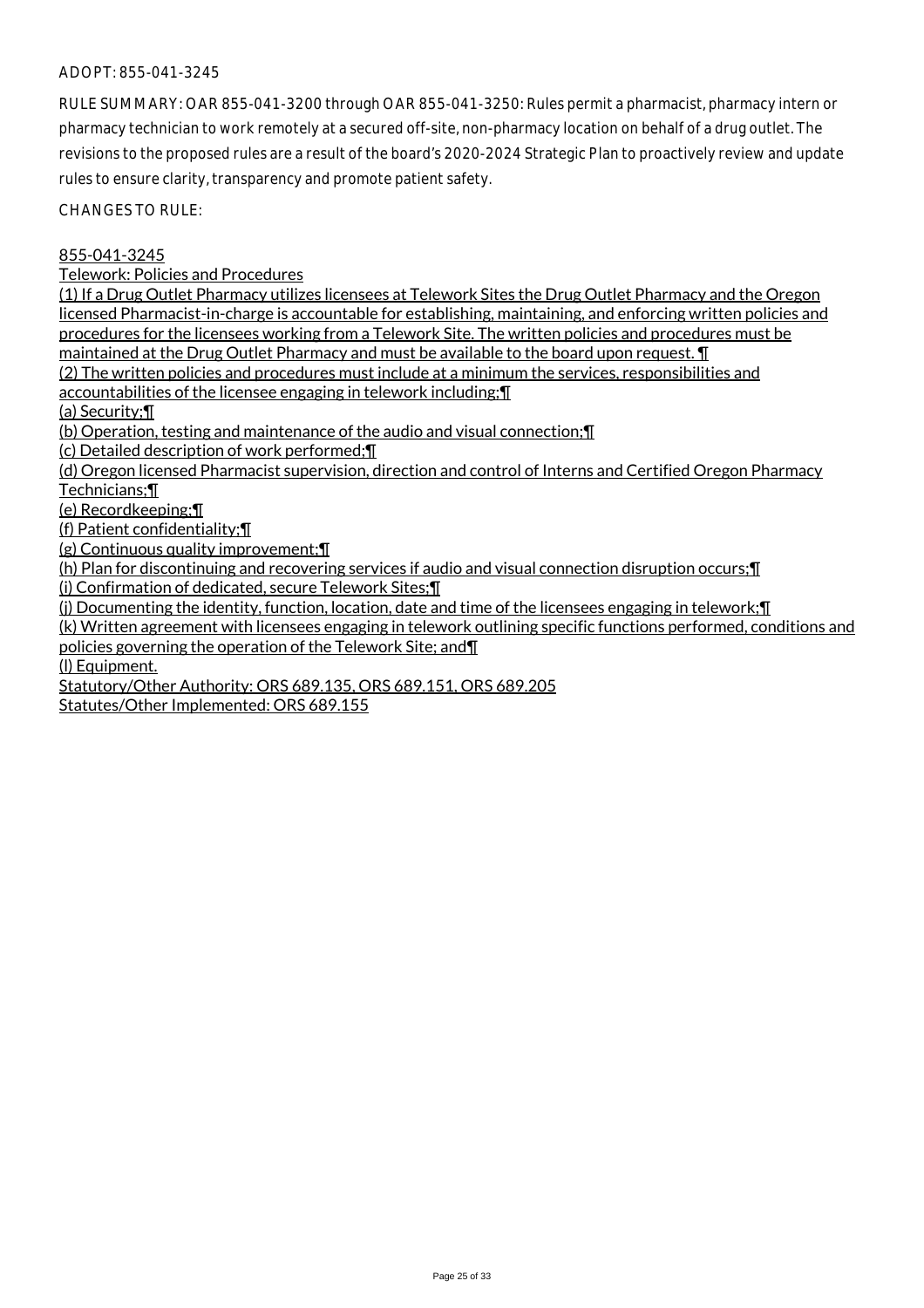RULE SUMMARY: OAR 855-041-3200 through OAR 855-041-3250: Rules permit a pharmacist, pharmacy intern or pharmacy technician to work remotely at a secured off-site, non-pharmacy location on behalf of a drug outlet. The revisions to the proposed rules are a result of the board's 2020-2024 Strategic Plan to proactively review and update rules to ensure clarity, transparency and promote patient safety.

CHANGES TO RULE:

855-041-3250

Telework: Records

(1) If a Drug Outlet Pharmacy utilizes licensees at Telework Sites the recordkeeping requirements OAR 855-041- 3205 through OAR 855-041-3250 are in addition to the requirements of other recordkeeping rules of the board. Unless otherwise specified, all records and documentation required by these rules must be retained for three years and made available to the board for inspection upon request. Records created at Telework Sites must be stored at the Drug Outlet for at least one year and may be stored, after one year, in a secured off-site location if retrievable within three business days. Records and documentation may be written, electronic or a combination of the two.¶

(2) Records must be stored at the Telework site in a manner that prevents unauthorized access.¶

(3) Records must include, but are not limited to:¶

(a) Patient profiles and records;¶

(b) Patient contact and services provided;¶

(c) Date, time and identification of the licensee accessing patient or pharmacy records from a Telework Site;¶ (d) If filling prescriptions, date, time and identification of the licensee and the specific activity or function of the person performing each step in the dispensing process;¶

(e) List of employees working from Telework Sites that includes:¶

(A) Name;¶

(B) License number;¶

(C) Verification of each license; ¶

(D) Address of Telework Site; and¶

(E) Name of the Oregon licensed Pharmacist who verified each licensure, approved licensee to telework and approved each Telework Site;¶

(f) Audio and visual connection testing and training;¶

(g) Data, telephone audio, audio and video, still image capture, store and forward images, security and surveillance data. This must be retained according to (1); and¶

(h) Any errors or irregularities identified by the quality improvement program.

Statutory/Other Authority: ORS 689.135, ORS 689.151, ORS 689.205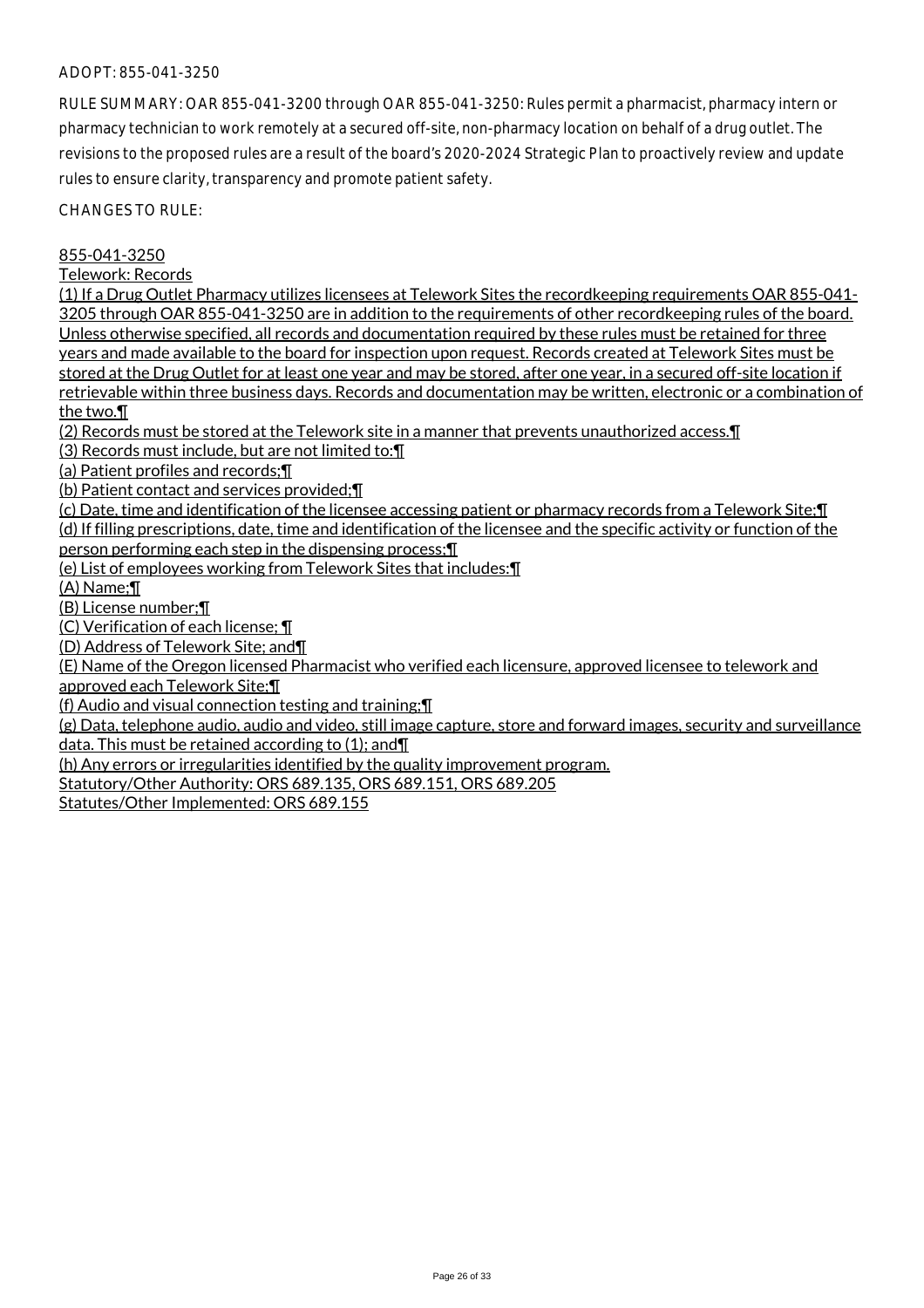RULE SUMMARY: OAR 855-041-5100 through OAR 855-041-5170: Repeals outdated regulations in alignment with the board's strategic plan.

#### CHANGES TO RULE:

#### 855-041-5100

#### Definitions

(1) "Error" in Automated Distribution Cabinet (ADC) is any occurrence of a wrong drug, dose, quantity, or dosage form or the inclusion of any drug with an expired date in a line item. All errors in a line item counts as one error. I (2) "Error" in a unit of use cart is any occurrence of a wrong drug, dose, quantity, or dosage form or the inclusion of any drug with an expired date. All errors in any single dose count as one error.¶

(3) "Line Item" is a checking unit for ADC restocking (example: one specific drug and dose, regardless of quantity).¶

(4) "Technician Checker" is an Oregon certified technician who has completed the TCVP validation process and is currently authorized to check another technician's work.¶

(5) "Technician Checking Validation Program (TCVP)" is a program that uses a technician checker to check functions completed by another technician.¶

(6) "Unit Dose" is the physical quantity of a drug product designed to be administered to a patient specifically labeled to identify the drug name, strength, dosage amount and volume, if applicable. The unit dosed drug can be obtained from the manufacturer or repackaged from an external re-packager. A drug may be repackaged on-site through a batch repackaging process that includes a pharmacist as a check. Unit dose examples include oral solids individually packaged by a manufacturer or re-packaged, oral liquids drawn up in a labeled oral syringe, all individually labeled injectable products, and pre-mixed IV products.¶

NOTE: Technician Checking Validation Program (TCVP) The TCVP is a tool to allow the re-direction of a pharmacist from a distributive task to a cognitive task. It is designed to allow a pharmacist to improve patient safety by focusing on assessing the accuracy and (appropriateness of the medications ordered and on educating staff and patients. The development of individualized training programs is the responsibility of each pharmacy in order to tailor the program to the patient population and medication distribution system of the institution. Assessment questions must be tailored to the site and be changed periodically as appropriate. It is the responsibility of the pharmacist-in-charge to ensure that all training is completed and documented prior to a technician (performing as a technician checker.

Statutory/Other Authority: ORS 689.205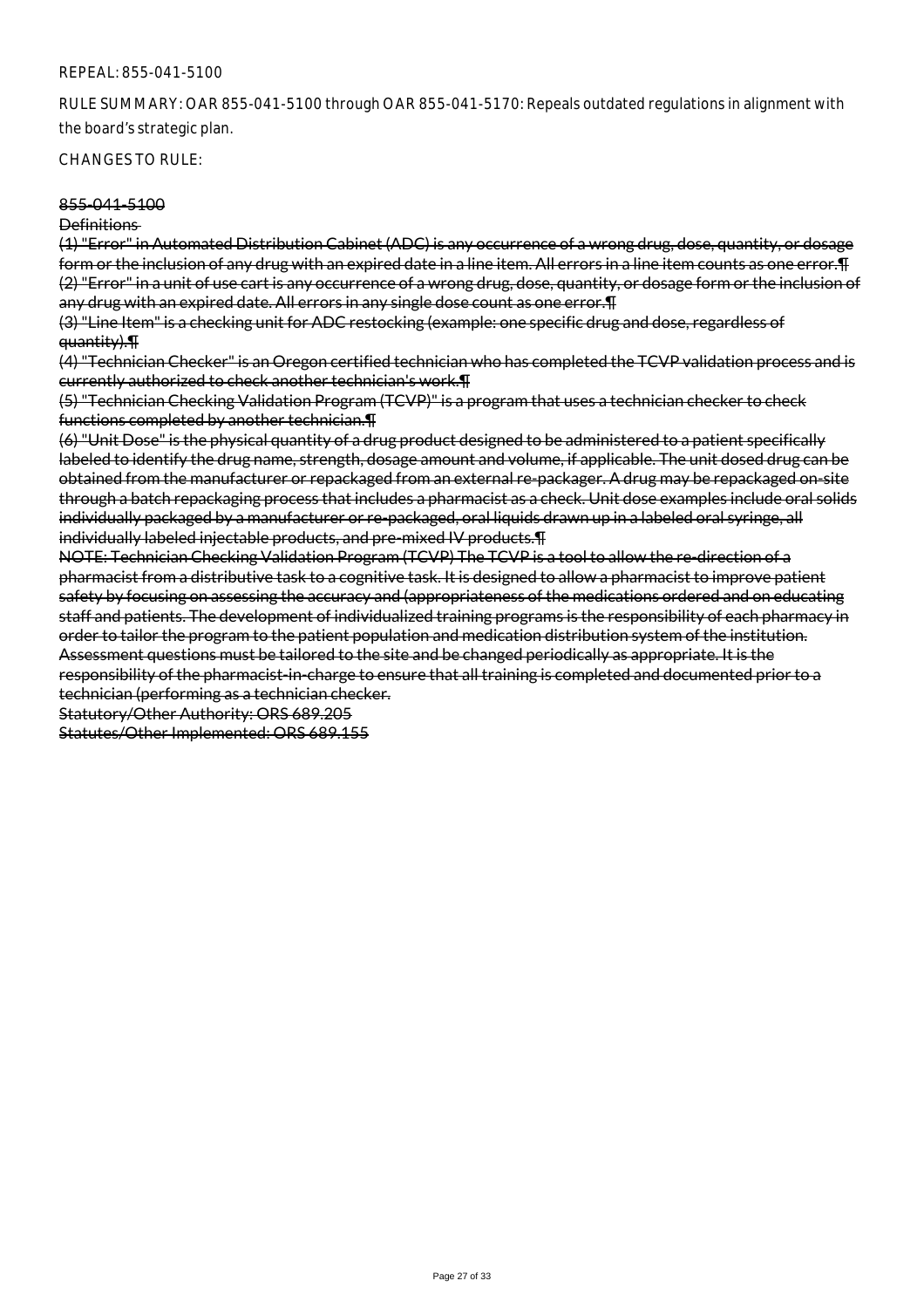RULE SUMMARY: OAR 855-041-5100 through OAR 855-041-5170: Repeals outdated regulations in alignment with the board's strategic plan.

CHANGES TO RULE:

### 855-041-5120

Hospital and Pharmacist in Charge Requirements

(1) Only a hospital pharmacy may apply to participate in a TCVP. To participate in the TCVP, the hospital pharmacy must meet the following requirements:¶

(a) The hospital pharmacy must develop policies and procedures for the TCVP to include a list of high-risk medications that are excluded from the TCVP. The policies and procedures for the TCVP must be available in the pharmacy for board inspectors.¶

(b) The hospital pharmacy must obtain approval from the appropriate committee before the TCVP can be implemented;¶

(c) The hospital pharmacy must have a drug distribution system that is structured to allow for one additional check of the distributed medications by a licensed nurse or other licensed health care professional with authority to administer medications after the delivery of checked medications; and¶

(d) The Pharmacist-in-Charge is responsible for the TCVP and will document any error, or irregularity in the quality assurance documentation records.¶

(2) A hospital may not operate a TCVP without prior written approval from the Oregon Board of Pharmacy. To apply for approval, the hospital must submit the following to the Board: [15]

(a) Copies of written training material that will be used to train technicians as technician checkers;¶ (b) Copies of quality assurance documentation records and forms that will be used to evaluate the technician checkers and the proposed TCVP;¶

(c) Copies of the policy and procedures for the proposed TCVP; and¶

(d) A description of how the proposed TVCP will improve patient safety by focusing on assessing the accuracy and appropriateness of the medications ordered and on educating staff and patients.¶

(e) Other items as requested by the Board.

Statutory/Other Authority: ORS 689.205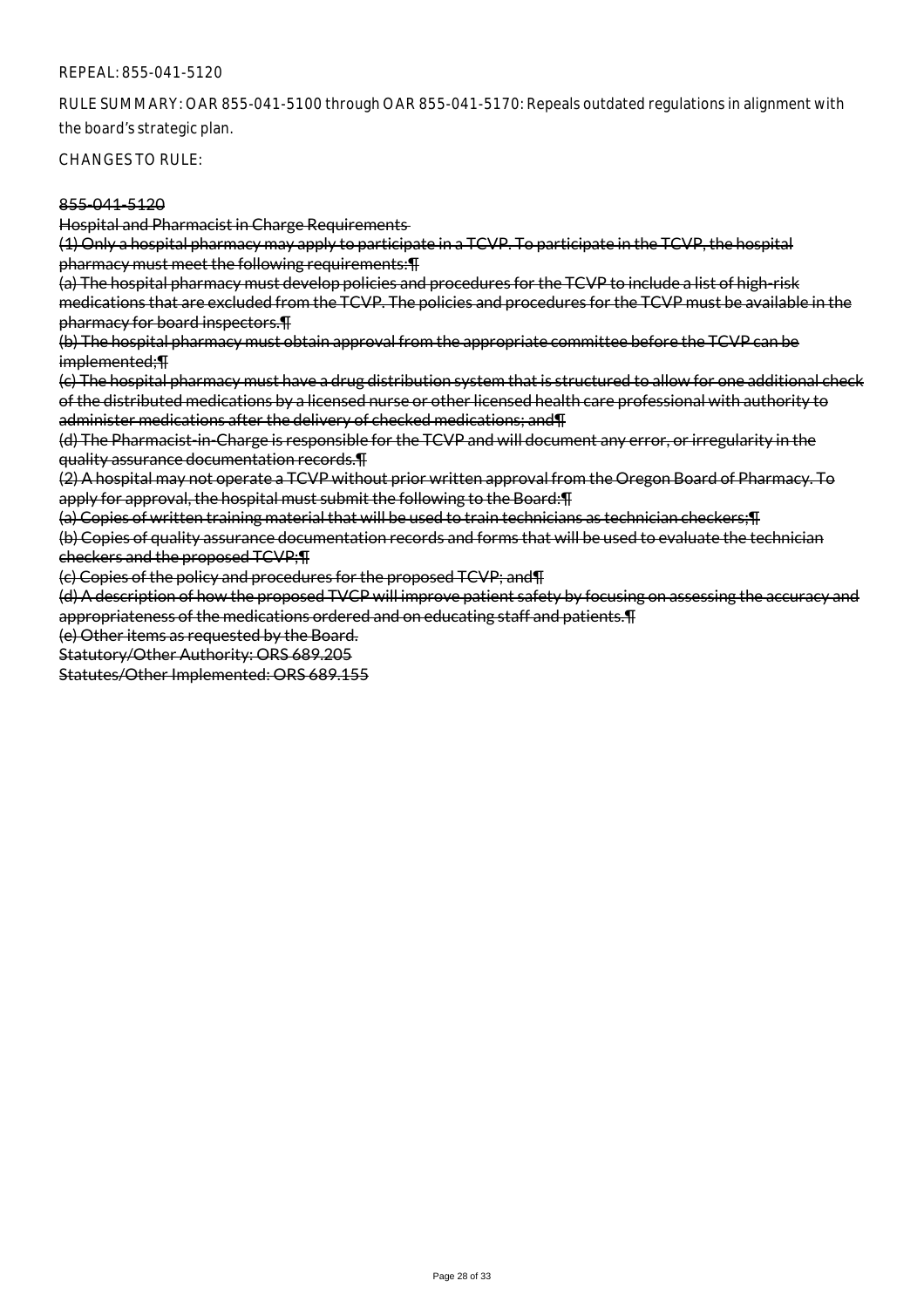RULE SUMMARY: OAR 855-041-5100 through OAR 855-041-5170: Repeals outdated regulations in alignment with the board's strategic plan.

CHANGES TO RULE:

## 855-041-5130

Technician Eligibility and Training

(1) Only Oregon certified technicians who undergo specific training may work as technician checkers. The training must include the following:¶

(a) A minimum of one year of drug distribution experience;¶

(b) Didactic lecture or equivalent training with a self-learning packet;¶

(c) Practical sessions that consist of individual training in checking a cart fill or ADC that is provided by a pharmacist; and¶

(d) Initial Validation Process as described in OAR 855-041-5140(1).¶

(2) The practical training sessions must include:¶

(a) The trainee observing a technician checker or pharmacist performing the checking process that the trainee is learning;¶

(b) The trainee performing the initial check with a pharmacist verifying all doses;¶

(c) The trainee completing the validation process with a pharmacist verifying all doses;¶

(d) The introduction of artificial errors into a live or simulated environment, to monitor the ability of the technician to catch errors. Artificial errors introduced into the live environment, which are not corrected by the technician, must be removed.¶

(e) The pharmacist must document and notify a technician checker of any errors found during training.¶

(3) If at any time a TCVP technician loses his or her validation the technician must be retrained and revalidated before acting as a technician checker.

Statutory/Other Authority: ORS 689.205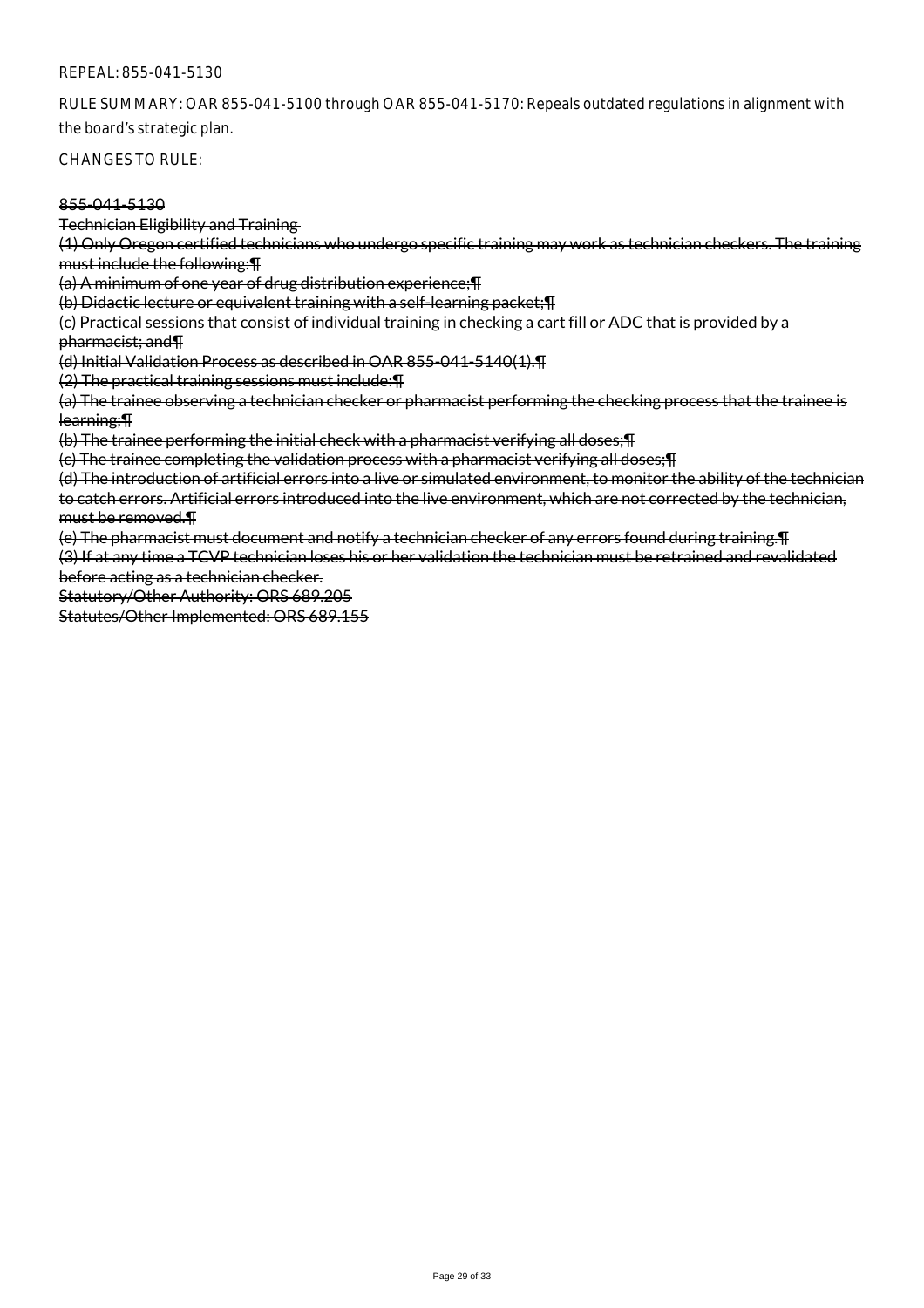RULE SUMMARY: OAR 855-041-5100 through OAR 855-041-5170: Repeals outdated regulations in alignment with the board's strategic plan.

CHANGES TO RULE:

#### 855-041-5140

Initial Validation Process and Quality Assurance Process

(1) Initial Validation Process: The initial process to validate a trainee's ability to accurately check another technician's work must include:¶

(a) Unit of Use: For initial validation of a trainee to check a unit of use cart fill, the trainee must obtain a 99.8% accuracy rate in 1500 total doses, divided among five separate training checks. A trainee who makes more than three errors in 1500 doses fails the validation and may not work as a technician checker until the checking process is repeated and until successfully completed.¶

(A) In each initial validation check, a pharmacist must check the accuracy of all unit of use medications after the trainee has checked them. The pharmacist must document any errors in the unit of use cart and discuss them with the trainee.¶

(B) In each initial validation check, the pharmacist will introduce at least three errors. The pharmacist coordinating the training check will keep a record of the introduced errors and will ensure that all introduced errors are removed before medications are distributed.¶

(C) The pharmacist must document the results of each initial validation check and retain the results in the quality assurance file.¶

(b) ADC or non-emergent trays and kits: For initial validation of a trainee to fill ADC or non-emergent trays and kits, the trainee must obtain a 99.8% accuracy rate in 500 total line items, divided among five separate training checks. A trainee who makes more than one error in 500 line items fails the validation and may not work as a technician checker until the checking process is repeated and until successfully completed.¶

(A) In each initial validation check, a pharmacist must check the accuracy of all ADC or non-emergent tray or kit medications after the trainee has checked them. The pharmacist must document any errors and discuss them with the trainee.¶

(B) In each initial validation check, the pharmacist will artificially introduce at least three errors. The pharmacist will keep a record of the introduced errors and will ensure that all introduced errors are removed before medications are distributed.¶

(C) The pharmacist must document the results of each initial validation check and retain the results in the quality assurance file.¶

(2) Quality Assurance Process: The Quality Assurance Process that ensures on-going competency of technician checkers must include:¶

(a) Quality checks conducted in the same manner as the applicable initial validation process described in section one of this rule, except that the quality check sample must consist of at least 300 doses for technicians checking unit of use carts and at least 100 line items for technicians checking ADC or non-emergent trays and kits.¶ (b) The quality checks must occur on random and unannounced dates and times.¶

(c) A technician checker who makes more than one error fails the quality check and may not work as a technician checker unless the technician first passes a second quality check within 30 days of the failed quality check. If the technician does not pass the second quality check within 30 days, the technician must be retrained and revalidated before working as a technician checker.¶

(d) The results of each quality check must be documented, including the total number of doses or line items checked, a description of each error, the total number of errors, and the percent error rate. Documentation must be retained in the quality assurance file.¶

(3) Timing and Frequency of Quality Checks: A technician checker must undergo a quality check at least monthly. A technician checker who has successfully completed three consecutive monthly quality checks must be checked at least quarterly for at least one year. A technician checker who has successfully completed four consecutive quarterly quality checks must be checked at least every six months.¶

(4) A technician checker who does not perform TCVP duties for more than six months must undergo initial validation as described in section one of this rule.¶

(5) A description of the quality assurance process must be included in the hospital's and the pharmacy's quality assurance program and error reporting system.

Statutory/Other Authority: ORS 689.205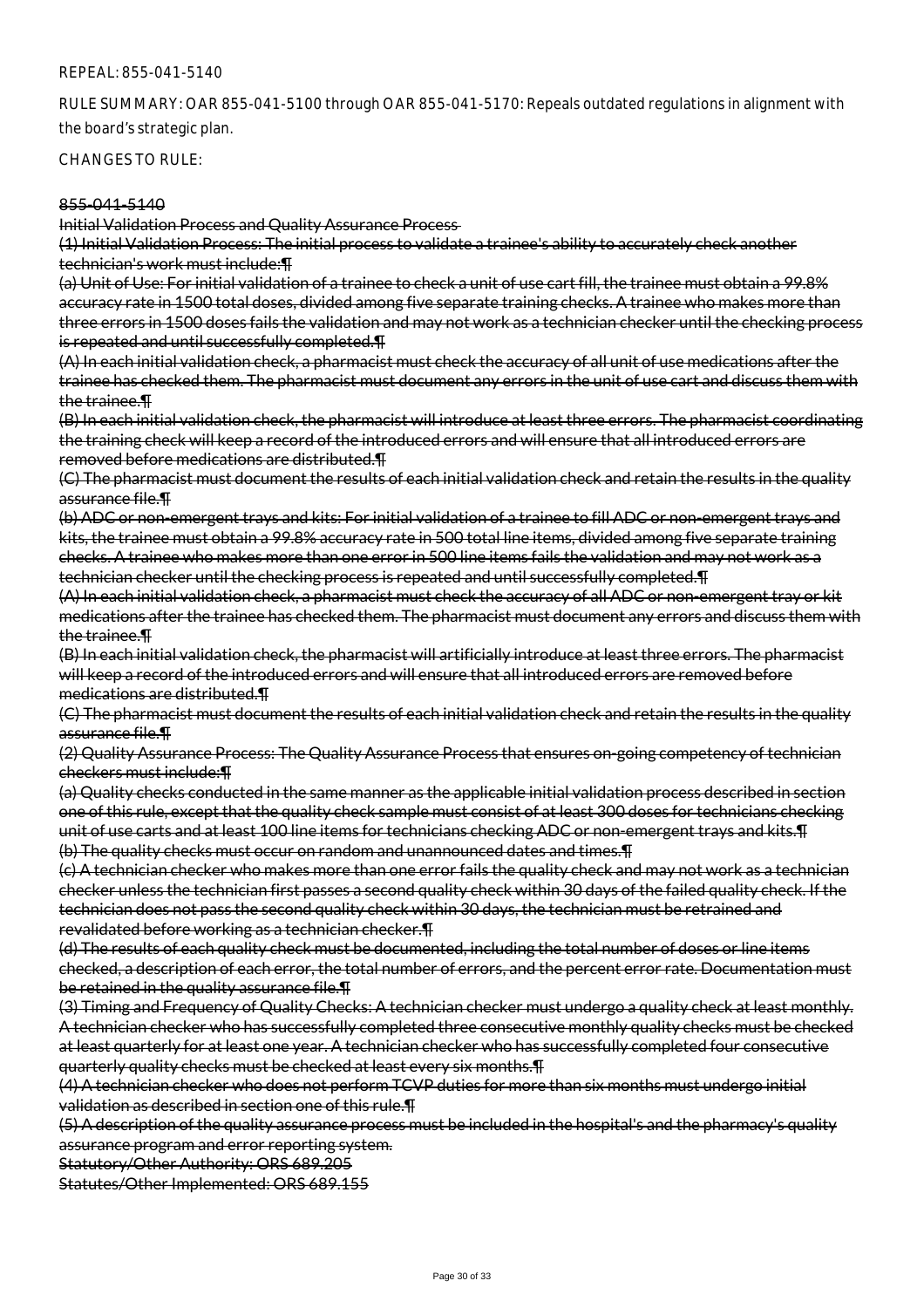RULE SUMMARY: OAR 855-041-5100 through OAR 855-041-5170: Repeals outdated regulations in alignment with the board's strategic plan.

CHANGES TO RULE:

#### 855-041-5150

Checking Procedure

(1) A technician checker must use the following procedure when checking another technician's work:¶ (a) A pharmacy technician fills the medication for the cart fill or ADC restocking batch or non-emergent trays and kits.¶

(b) A technician checker must check the accuracy of cart fill batches or ADC or non-emergent trays and kits. The technician checker shall review the medications for the correct drug, dose, dosage form, and quantity and must review the expiration dates of medications.¶

(c) If the technician checker discovers a filling error the technician checker must record the error and return the product to the technician who originally filled it, if available, or to another technician. The filling technician must correct the error and the technician checker must check the correction. A pharmacist or another technician checker must check any cart fill batches, ADC or non-emergent tray or kit, or medication corrections filled by a technician checker¶

(d) If a technician checker is not available, then all doses must be checked by a pharmacist.¶

(2) This checking process continues until all doses have been checked and determined to be correct. Statutory/Other Authority: ORS 689.205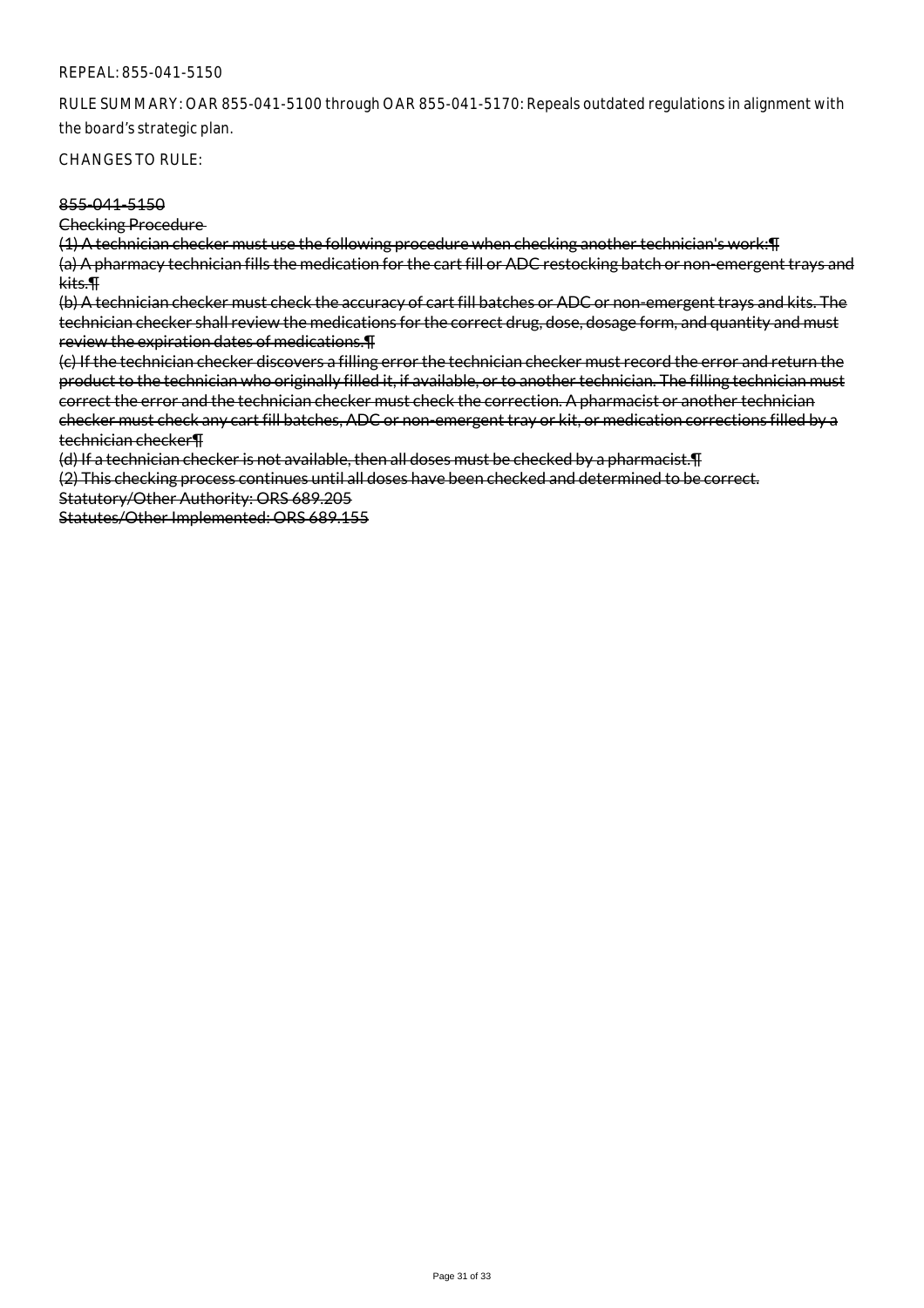RULE SUMMARY: OAR 855-041-5100 through OAR 855-041-5170: Repeals outdated regulations in alignment with the board's strategic plan.

CHANGES TO RULE:

#### 855-041-5160

Eligible Specialized Functions (1) The following specialized functions are eligible for participation in the TCVP:¶ (a) Cart fill;¶ (b) ADC batch replacement; and¶ (c) Non-Emergent kits and trays.¶ (2) Upon written request, the Board may permit additional specialized functions if to do so will further public health or safety. A waiver granted under this section shall be effective only when issued in writing and approved by the Board. Statutory/Other Authority: ORS 689.205 Statutes/Other Implemented: ORS 689.155